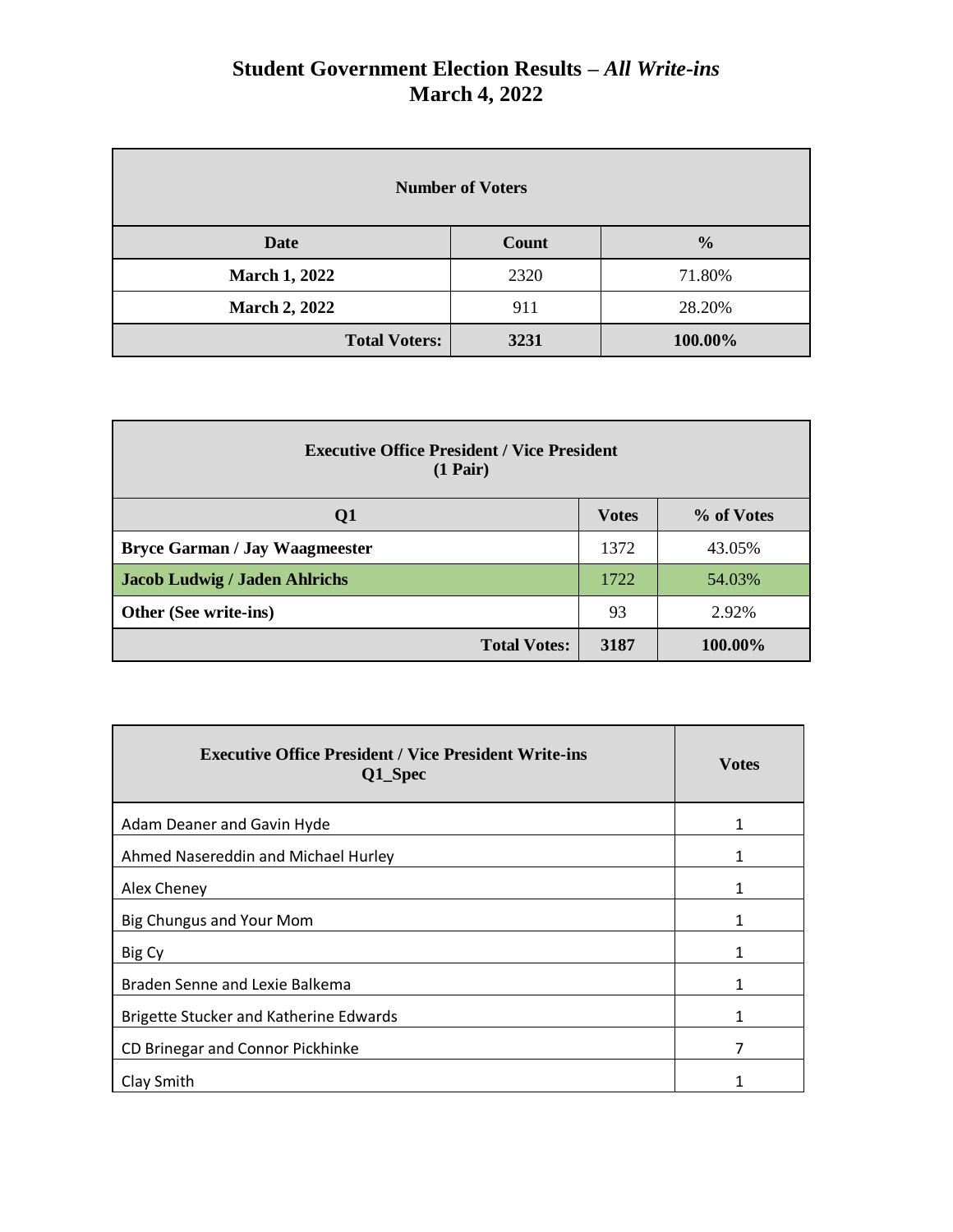| <b>Connor Havlovic</b>                        | 1            |
|-----------------------------------------------|--------------|
| Connor Ryan                                   | 1            |
| <b>Curtis Clark and Daniel Beary</b>          | 2            |
| Cy                                            | $\mathbf{1}$ |
| Daelynn and Bently Walters                    | $\mathbf{1}$ |
| Dale Lyons and Aidan Bobholz                  | 1            |
| Damon Walhof and Abby Gunther                 | $\mathbf{1}$ |
| Derek Lehan                                   | 1            |
| Devin Devore                                  | 1            |
| <b>Eric Thul and Matt Grein</b>               | 1            |
| F*** The Hawks                                | $\mathbf{1}$ |
| Frank Stroncek and Charlie Corcoran           | 1            |
| Gabriel Warren                                | 4            |
| Gabriel Warren and Nicholas Riley             | 1            |
| Gay people                                    | 1            |
| <b>GO TEAM</b>                                | 1            |
| Harambe                                       | 1            |
| <b>Henry Mace</b>                             | 1            |
| <b>Isaac Wiles</b>                            | 1            |
| Jacob Ludwig and Jay Waagmeester              | 1            |
| Jacob Mohr                                    | 1            |
| Jacob Schrader and Morgan Fritz               | 1            |
| Jamal Latrell Johnson and Erik Arthur Schultz | 1            |
| John Goode and Katelynn Vasey                 | 1            |
| Jorge Martinez and Ben Weaver                 | 1            |
| Jose Carlos Garcia                            | $\mathbf{1}$ |
| Josh Terrill                                  | $\mathbf{1}$ |
| <b>Josh Thilges</b>                           | 1            |
| Julia Campbell                                | 1            |
| Julia Campbell & Megan Decker                 | $\mathbf{1}$ |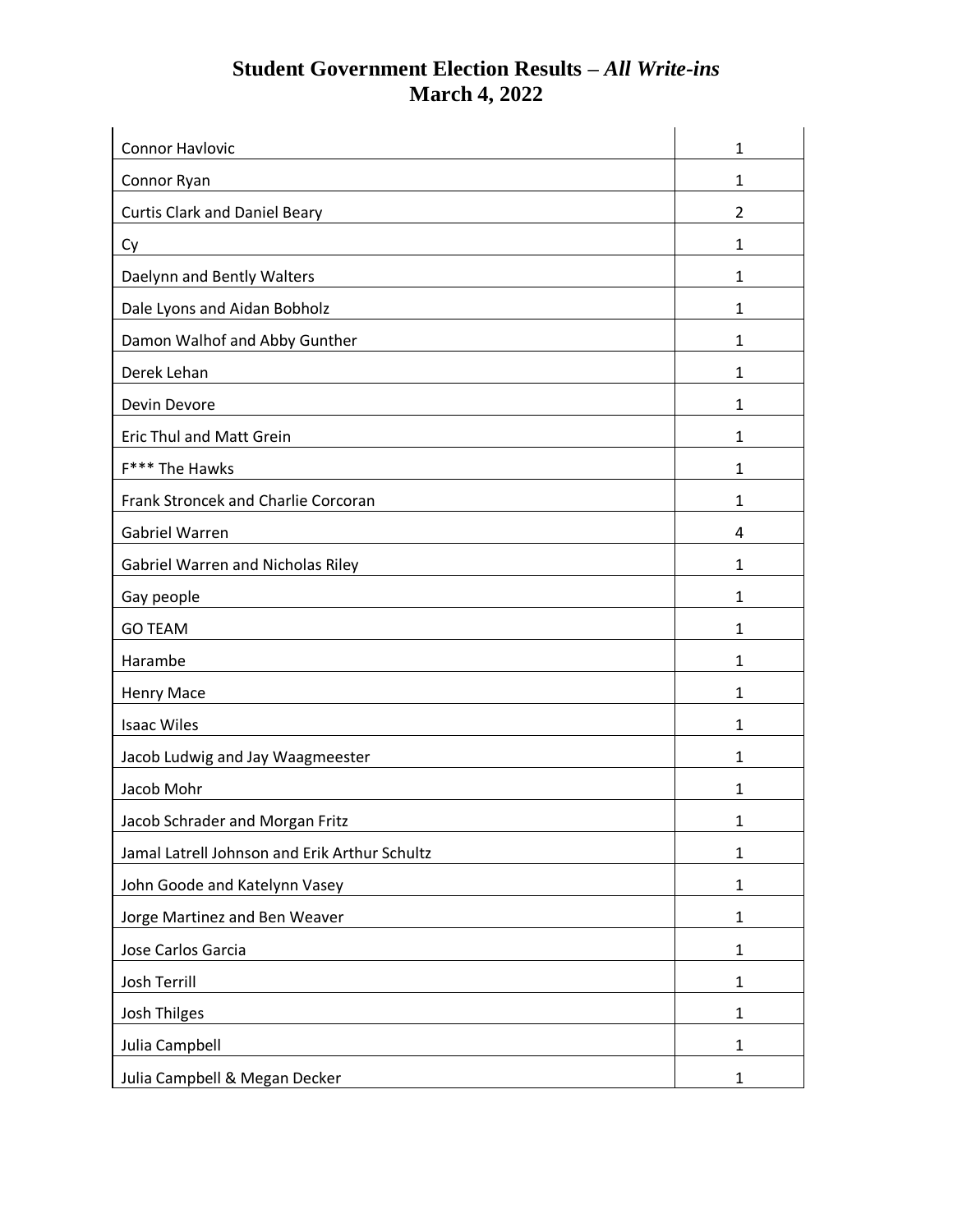| Lucas Byrnes and Glen O'Brien          | $\overline{2}$ |
|----------------------------------------|----------------|
| <b>Martin Hursh</b>                    | $\overline{2}$ |
| Martin Hursh and Nate Jones            | $\mathbf{1}$   |
| Max Roher and Spencer Krabbe           | 1              |
| Mike Hock                              | $\mathbf{1}$   |
| Mitchill Kistner                       | 1              |
| Nate Jones                             | $\overline{2}$ |
| Nathan Lauterbach                      | 1              |
| Nedim Hodzic                           | 1              |
| Nicholas Erickson and Steven Schmidt   | 1              |
| Nicholas LaKose and Jacob Leyden       | 1              |
| Nick Scholz                            | $\mathbf{1}$   |
| <b>Nick Tansey</b>                     | 1              |
| Payton McMartin and Landon Graham      | 1              |
| Reese Jamison and Brandon Worley       | 1              |
| Riley Carlson and Haidyn Havick        | 1              |
| Ryan Hurley                            | 2              |
| Ryan Hurley and Ryan Hurley            | $\overline{2}$ |
| <b>Ryland McCormick</b>                | 6              |
| Spenser Heckman and Katelyn Groe       | 1              |
| <b>Thomas Albrightson</b>              | $\mathbf{1}$   |
| <b>Tyler Savickis and Boden Parent</b> | 1              |
| <b>Tyson Fleshner</b>                  | $\mathcal{P}$  |
| <b>Not Specified</b>                   | 10             |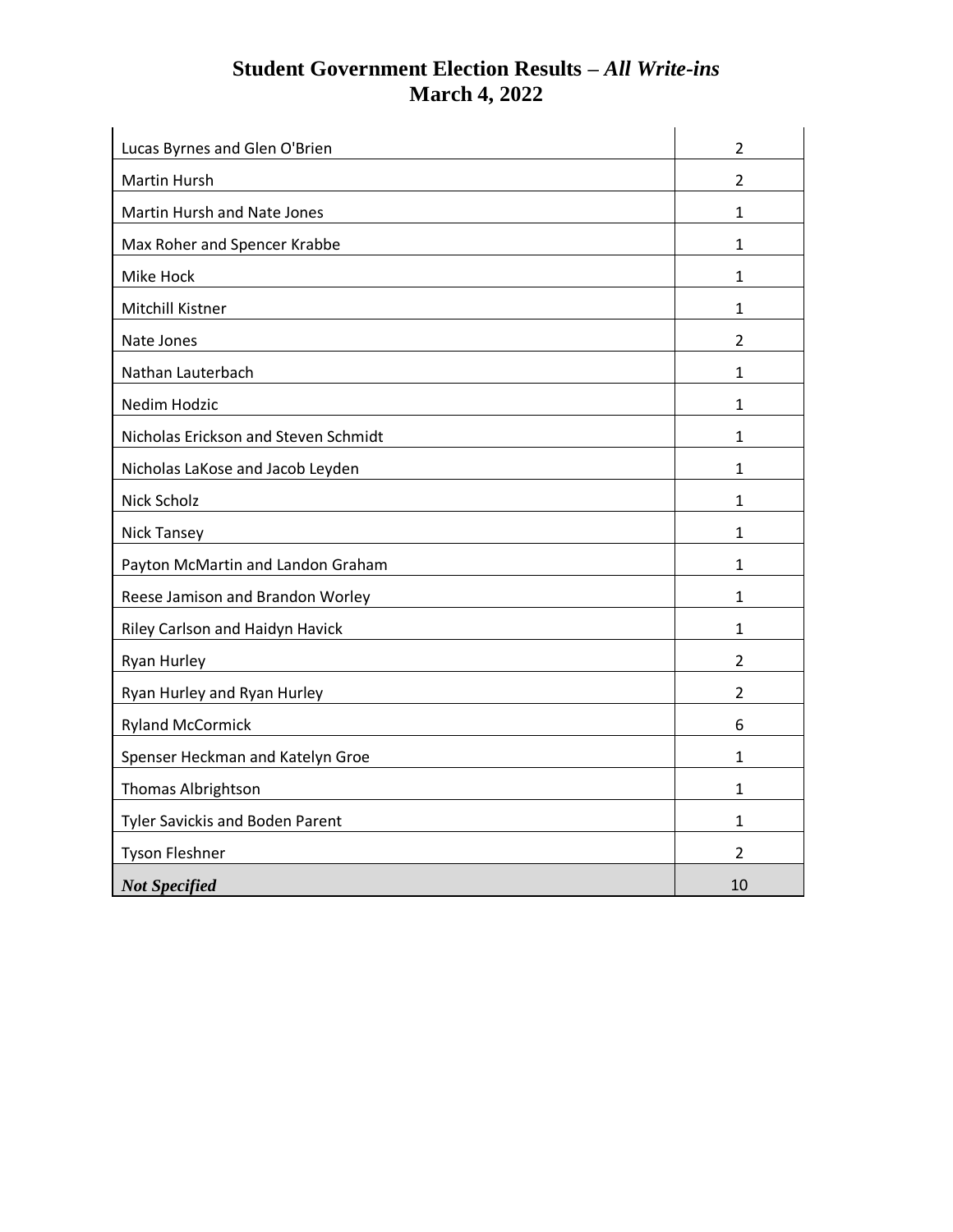| <b>College</b>                       |              |               |  |
|--------------------------------------|--------------|---------------|--|
| Q2_College                           | <b>Count</b> | $\frac{0}{0}$ |  |
| <b>Agriculture and Life Sciences</b> | 748          | 23.21%        |  |
| <b>Design</b>                        | 165          | 5.12%         |  |
| <b>Engineering</b>                   | 623          | 19.33%        |  |
| <b>Graduate College</b>              | 56           | 1.74%         |  |
| <b>Human Sciences</b>                | 331          | 10.27%        |  |
| <b>Business</b>                      | 523          | 16.23%        |  |
| <b>Liberal Arts and Sciences</b>     | 746          | 23.15%        |  |
| <b>Veterinary Medicine</b>           | 31           | 0.96%         |  |
| <b>Total:</b>                        | 3223         | 100.00%       |  |

| <b>College of Agriculture and Life Sciences Senators</b><br>(2 <b>S eats</b> ) |              |            |  |
|--------------------------------------------------------------------------------|--------------|------------|--|
| Q <sub>3</sub>                                                                 | <b>Votes</b> | % of Votes |  |
| <b>Jennifer Holliday</b>                                                       | 416          | 34.41%     |  |
| Rebecka Larson                                                                 | 367          | 30.36%     |  |
| <b>Quentin Slater</b>                                                          | 393          | 32.51%     |  |
| Other (See write-ins)                                                          | 33           | 2.73%      |  |
| <b>Total Votes:</b>                                                            | 1209         | 100.00%    |  |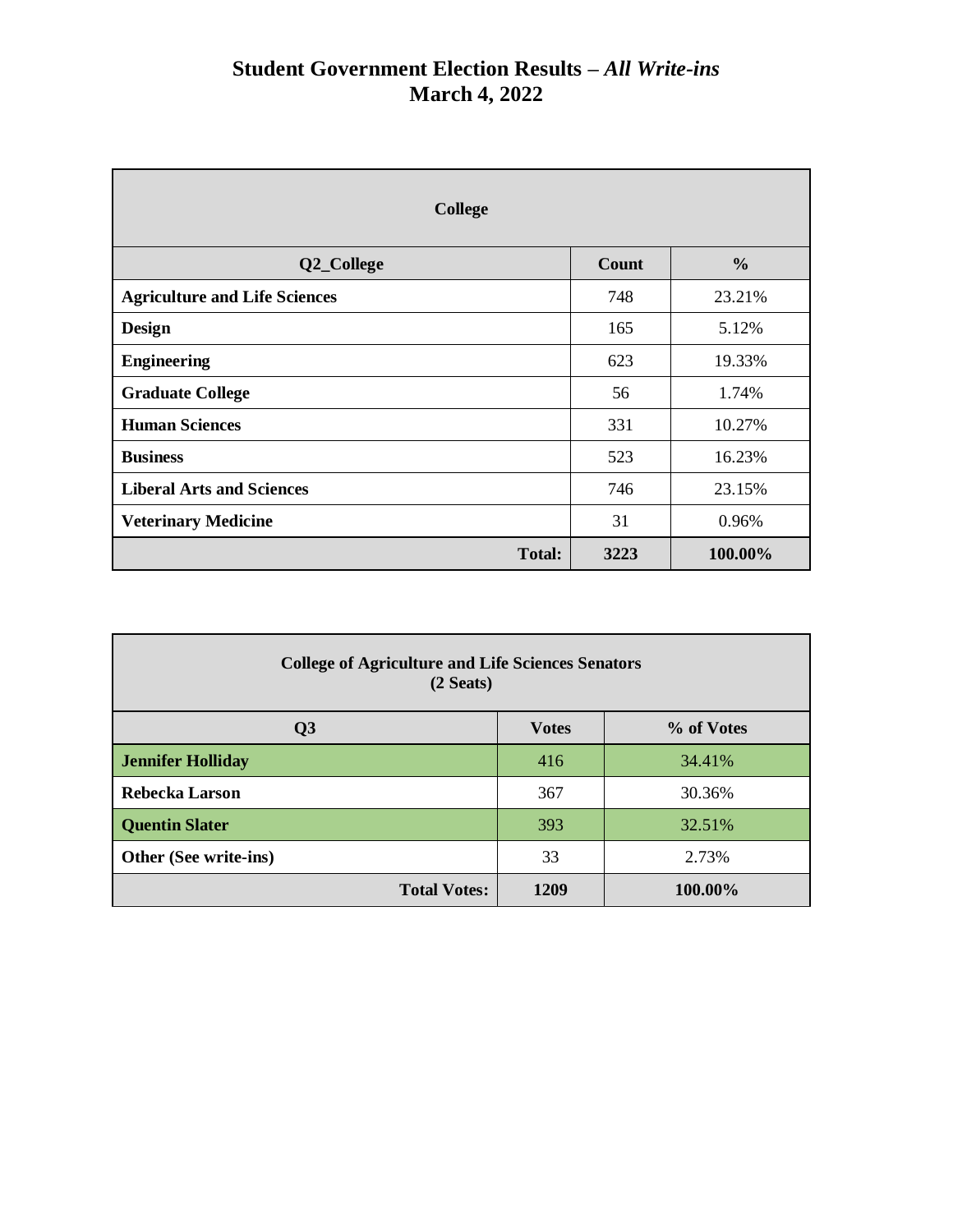| <b>College of Agriculture and Life Sciences Senators Write-ins</b><br>Q3_Spec | <b>Votes</b>   |
|-------------------------------------------------------------------------------|----------------|
| Alejandra Zamora                                                              | $\mathbf{1}$   |
| Alex Cheney                                                                   | 1              |
| <b>Cole Shaffer</b>                                                           | $\mathbf{1}$   |
| <b>Curtis Clark</b>                                                           | $\mathbf{1}$   |
| Daniel Beary                                                                  | $\mathbf{1}$   |
| David Hora                                                                    | 1              |
| Devin Devore                                                                  | $\mathbf{1}$   |
| Ella Hommel                                                                   | 3              |
| Glen O'Brien                                                                  | $\mathbf{1}$   |
| Ivan Lambertsen                                                               | 1              |
| <b>Jim Mattis</b>                                                             | $\mathbf{1}$   |
| Joe Teno                                                                      | $\mathbf{1}$   |
| Katelyn Groe                                                                  | 1              |
| Kesley Holdgrafer                                                             | $\overline{2}$ |
| Kiley Allan                                                                   | $\overline{2}$ |
| Lucas Byrnes                                                                  | $\mathbf{1}$   |
| Nathaniel Rea                                                                 | 1              |
| Robert Schaefer                                                               | $\mathbf{1}$   |
| Ryan Hurley                                                                   | 1              |
| <b>Ryland McCormick</b>                                                       | $\mathbf 1$    |
| Sarah Phelps                                                                  | $\mathbf 1$    |
| Sean Dullard                                                                  | $\mathbf{1}$   |
| Spenser Heckman                                                               | $\mathbf 1$    |
| <b>Squishy Martin</b>                                                         | $\mathbf{1}$   |
| Tim Weber                                                                     | $\mathbf{1}$   |
| <b>Trenton Overmyer</b>                                                       | $\mathbf{1}$   |
| <b>Not Specified</b>                                                          | $\mathsf{3}$   |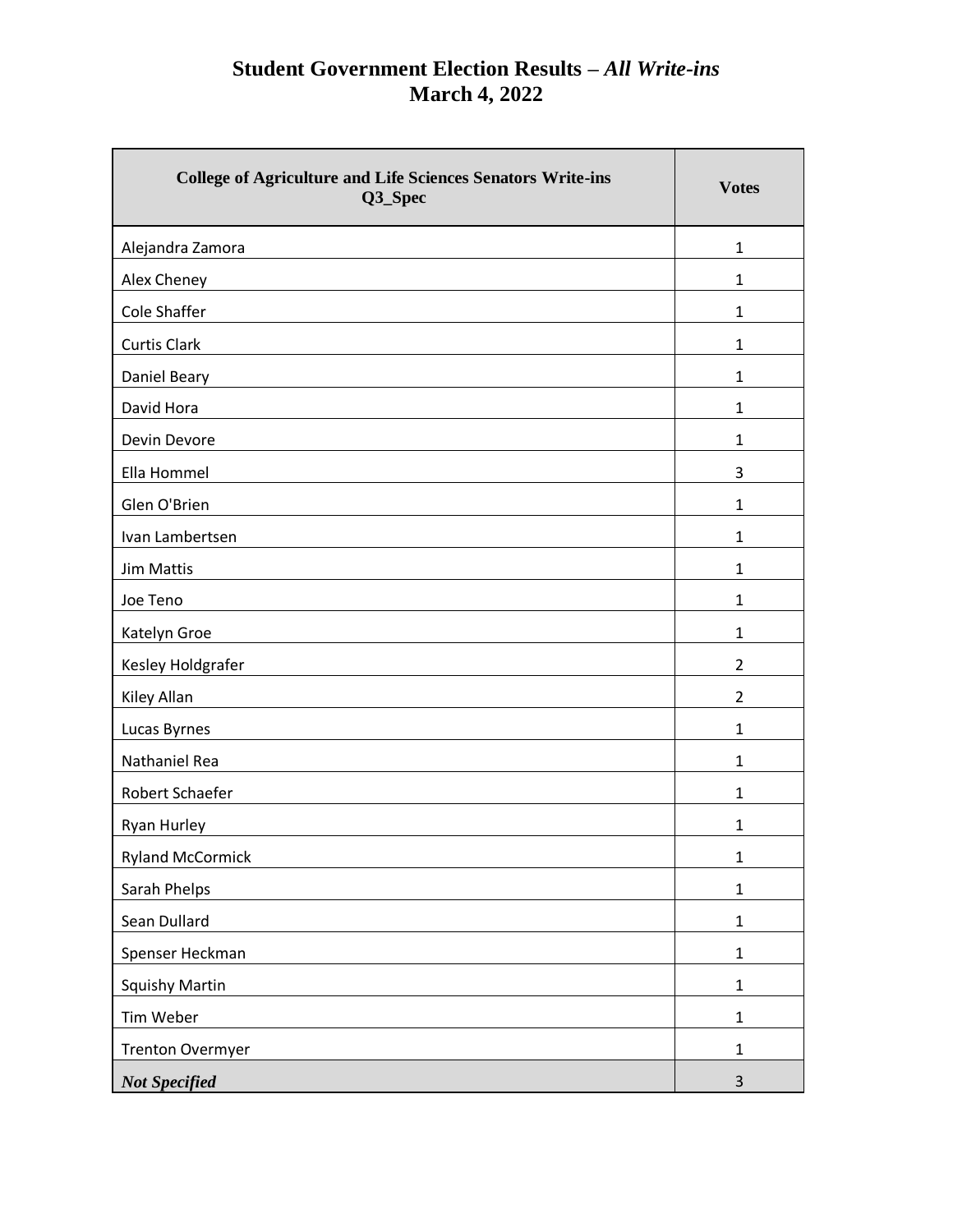| <b>College of Design Senator</b><br>$(1$ Seat) |                |            |  |
|------------------------------------------------|----------------|------------|--|
| Q <sub>4</sub>                                 | <b>Votes</b>   | % of Votes |  |
| <b>Hannah Overman</b>                          | 75             | 47.47%     |  |
| <b>Emi Thornton</b>                            | 81             | 51.27%     |  |
| Other (See write-ins)                          | $\overline{2}$ | 1.27%      |  |
| <b>Total Votes:</b>                            | 158            | 100.00%    |  |

| <b>College of Design Senator Write-ins</b><br>Q4_Spec | <b>Votes</b> |
|-------------------------------------------------------|--------------|
| John Meyer                                            |              |
| Patrick Wehr                                          |              |
| <b>Not Specified</b>                                  |              |

| <b>College of Engineering Senators</b><br>(4 <b>Seats</b> ) |              |            |
|-------------------------------------------------------------|--------------|------------|
| Q <sub>5</sub>                                              | <b>Votes</b> | % of Votes |
| <b>Max Kueller</b>                                          | 406          | 38.45%     |
| <b>Rachel Schnepf</b>                                       | 454          | 42.99%     |
| <b>Anna Hackbarth (write-in)</b>                            | 17           | 1.61%      |
| <b>Jose Carlos Garcia (write-in) Tied for 4th seat</b>      | 11           | 1.04%      |
| <b>Preston Kohlhaas (write-in)</b> Tied for 4th seat        | 11           | 1.04%      |
| Other (See write-ins)                                       | 157          | 14.87%     |
| <b>Total Votes:</b>                                         | 1056         | 100.00%    |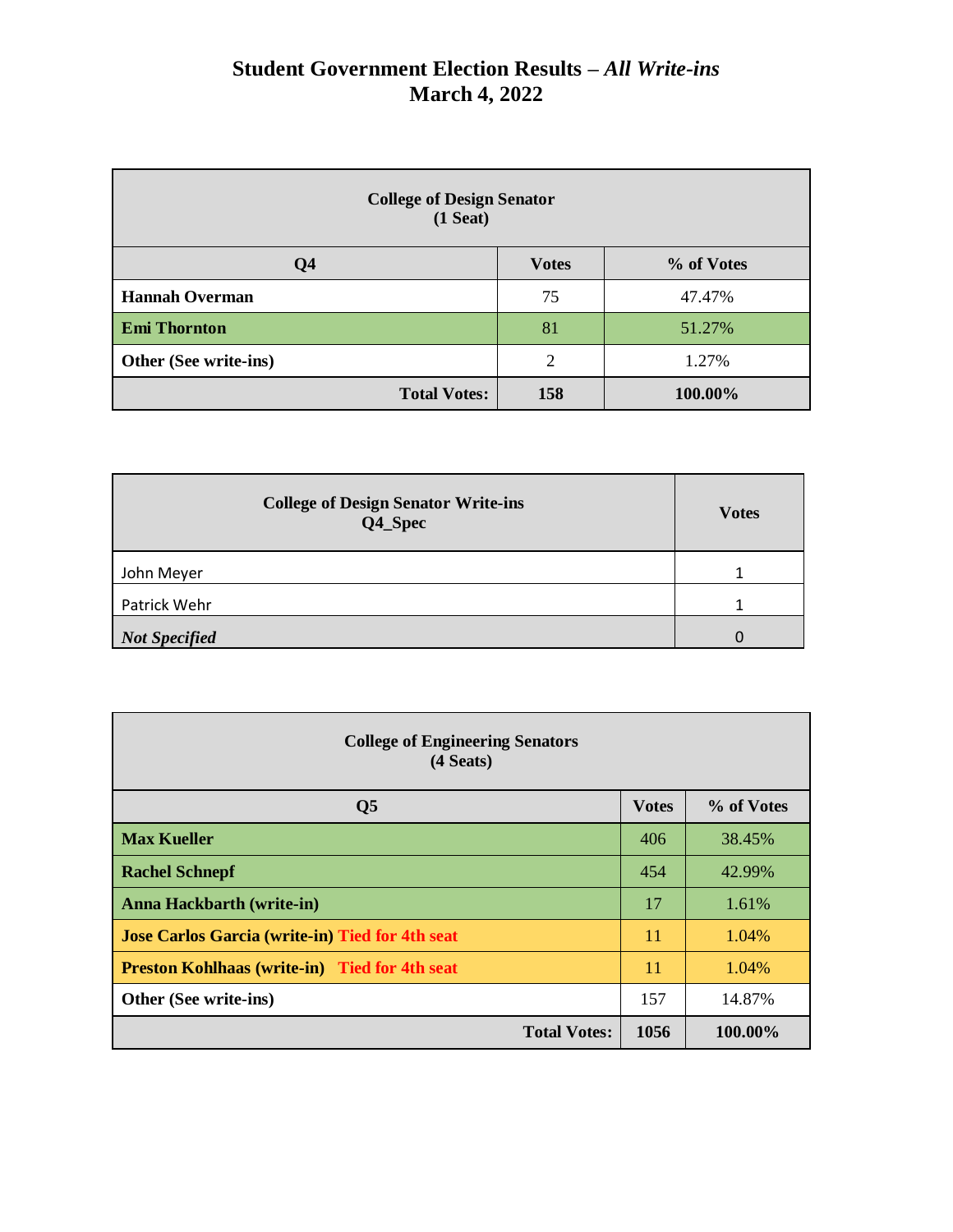| <b>College of Engineering Senators Write-ins</b><br>Q5_Spec | <b>Votes</b>   |
|-------------------------------------------------------------|----------------|
| Advait M.                                                   | $\mathbf{1}$   |
| Aidan Dewitt                                                | $\mathbf{1}$   |
| Alan Whitehead                                              | $\mathbf{1}$   |
| Alex Blomquist                                              | $\mathbf{1}$   |
| Alex Kiefer                                                 | $\overline{2}$ |
| Alex Krabbenhoft                                            | 1              |
| Alex Schmidtz                                               | 1              |
| Alex Swenson                                                | 1              |
| Andrew Bransky                                              | $\mathbf{1}$   |
| <b>Andrew Gatto</b>                                         | $\mathbf{1}$   |
| Andrew Jesus                                                | $\mathbf{1}$   |
| <b>Andrew Winters</b>                                       | $\mathbf{1}$   |
| Anthony Manderfeld                                          | $\mathbf{1}$   |
| Aren Ashlock                                                | 1              |
| Arik Diaz                                                   | 1              |
| <b>Austin Buller</b>                                        | $\mathbf{1}$   |
| <b>Austin Macknendez</b>                                    | $\mathbf{1}$   |
| <b>Ben Shultz</b>                                           | $\mathbf{1}$   |
| <b>Billy Erpelding</b>                                      | 6              |
| <b>Blake Hamblin</b>                                        | 3              |
| Brenden Janssen                                             | $\mathbf{1}$   |
| <b>Bryce Bone</b>                                           | $\mathbf{1}$   |
| Cade Hogan                                                  | $\mathbf{1}$   |
| Cade Lechtenberg                                            | $\mathbf{1}$   |
| Caden Schram                                                | $\mathbf 1$    |
| Caleb                                                       | $\mathbf{1}$   |
| Caleb Moy                                                   | $\mathbf{1}$   |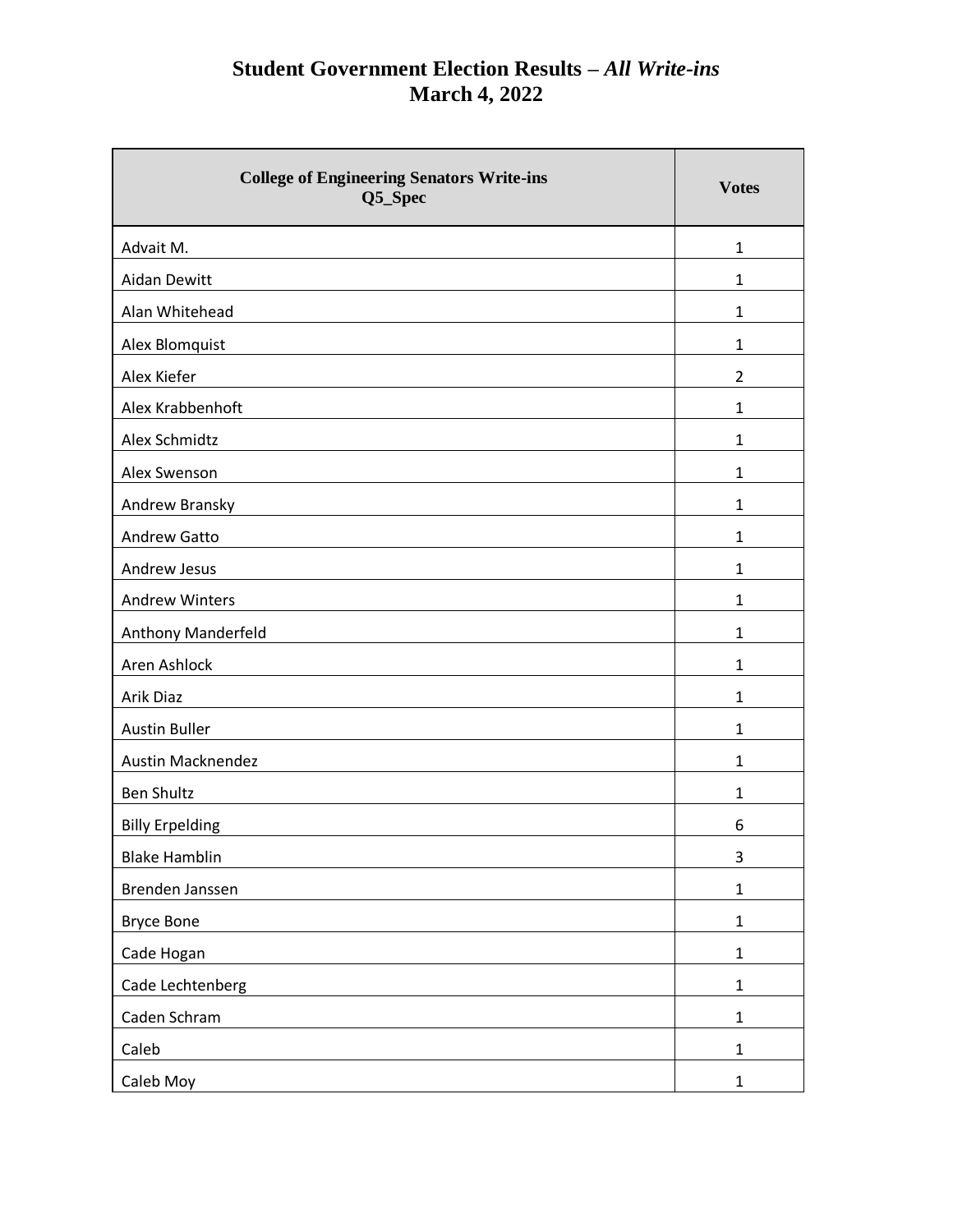| Camden Jackson          | $\mathbf{1}$   |
|-------------------------|----------------|
| Carter Bloomquist       | $\mathbf{1}$   |
| Charlie Goldstein       | $\overline{2}$ |
| <b>Cheyenne Minniss</b> | $\mathbf{1}$   |
| Claire Schneider        | 1              |
| Clay Smith              | $\mathbf{1}$   |
| Clayton Davis           | $\mathbf{1}$   |
| Cole Hunt               | 1              |
| Colton Carlson          | 1              |
| Daniel Pfeifer          | $\mathbf{1}$   |
| Daryl Cartrip           | $\mathbf{1}$   |
| David Kruse             | 1              |
| Deanthony Castillo      | $\mathbf{1}$   |
| Derek Lengemann         | $\mathbf{1}$   |
| Devin Devore            | $\mathbf{1}$   |
| Dylan Marshall          | 1              |
| Edwin Kuay              | 1              |
| Erik Braun              | $\mathbf{1}$   |
| Ethan Chael             | $\mathbf{1}$   |
| <b>Ethan Matthews</b>   | $\mathbf{1}$   |
| Fernando Santibanez     | $\mathbf{1}$   |
| Gabe Cook               | 1              |
| Gabriel Warren          | 6              |
| Grant DeWaay            | $\mathbf 1$    |
| <b>Gregory Ling</b>     | $\mathbf 1$    |
| Harambe                 | $\mathbf 1$    |
| <b>Henry Mace</b>       | $\mathbf 1$    |
| <b>Henry Shires</b>     | $\mathbf{1}$   |
| Ian Johnson             | $\mathbf{1}$   |
| Ian Valentine           | $\mathbf 1$    |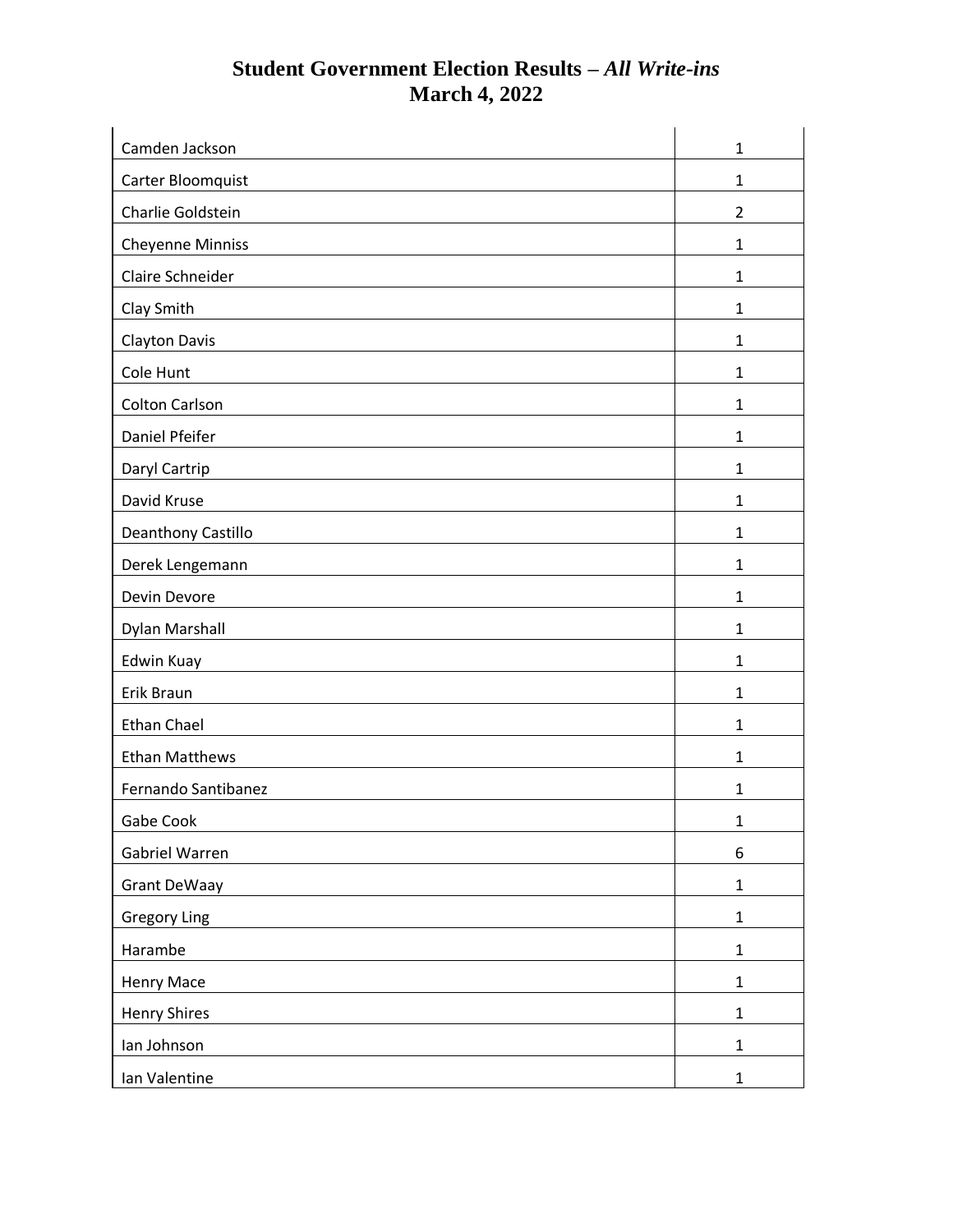| <b>Isaac Bradford</b> | $\mathbf{1}$   |
|-----------------------|----------------|
| <b>Isaac Peterson</b> | $\mathbf{1}$   |
| <b>Isaac Wiles</b>    | $\mathbf{1}$   |
| Jace Fedler           | $\mathbf{1}$   |
| Jack Riley            | 1              |
| Jacob MacVey          | $\mathbf{1}$   |
| Jacob Raby            | $\mathbf{1}$   |
| Jacob Roberts         | $\mathbf{1}$   |
| James Burke           | 1              |
| Jason Britten         | $\mathbf{1}$   |
| Jed Wyse              | $\mathbf{1}$   |
| Joe Biden             | $\mathbf{1}$   |
| Joe Orr               | $\mathbf{1}$   |
| Joe Runland           | $\mathbf{1}$   |
| Joey Carli            | $\mathbf{1}$   |
| John Goode            | $\mathbf{1}$   |
| Joseph Beresheim      | $\mathbf{1}$   |
| Josh Terrill          | $\mathbf{1}$   |
| Joshua Marckmann      | $\mathbf{1}$   |
| <b>Justin Black</b>   | $\overline{2}$ |
| Kara Albrecht         | $\mathbf{1}$   |
| Kyle Jecks            | 1              |
| Liam Truiad           | $\mathbf 1$    |
| Logan Holliday        | $\mathbf 1$    |
| Lucas Seegers         | $\mathbf 1$    |
| Luke Niemann          | $\mathbf 1$    |
| Mason Wattleworth     | $\mathbf 1$    |
| <b>Matthew Butler</b> | $\mathbf{1}$   |
| Max Carlson           | $\mathbf{1}$   |
| Mickey Mouse          | $\mathbf 1$    |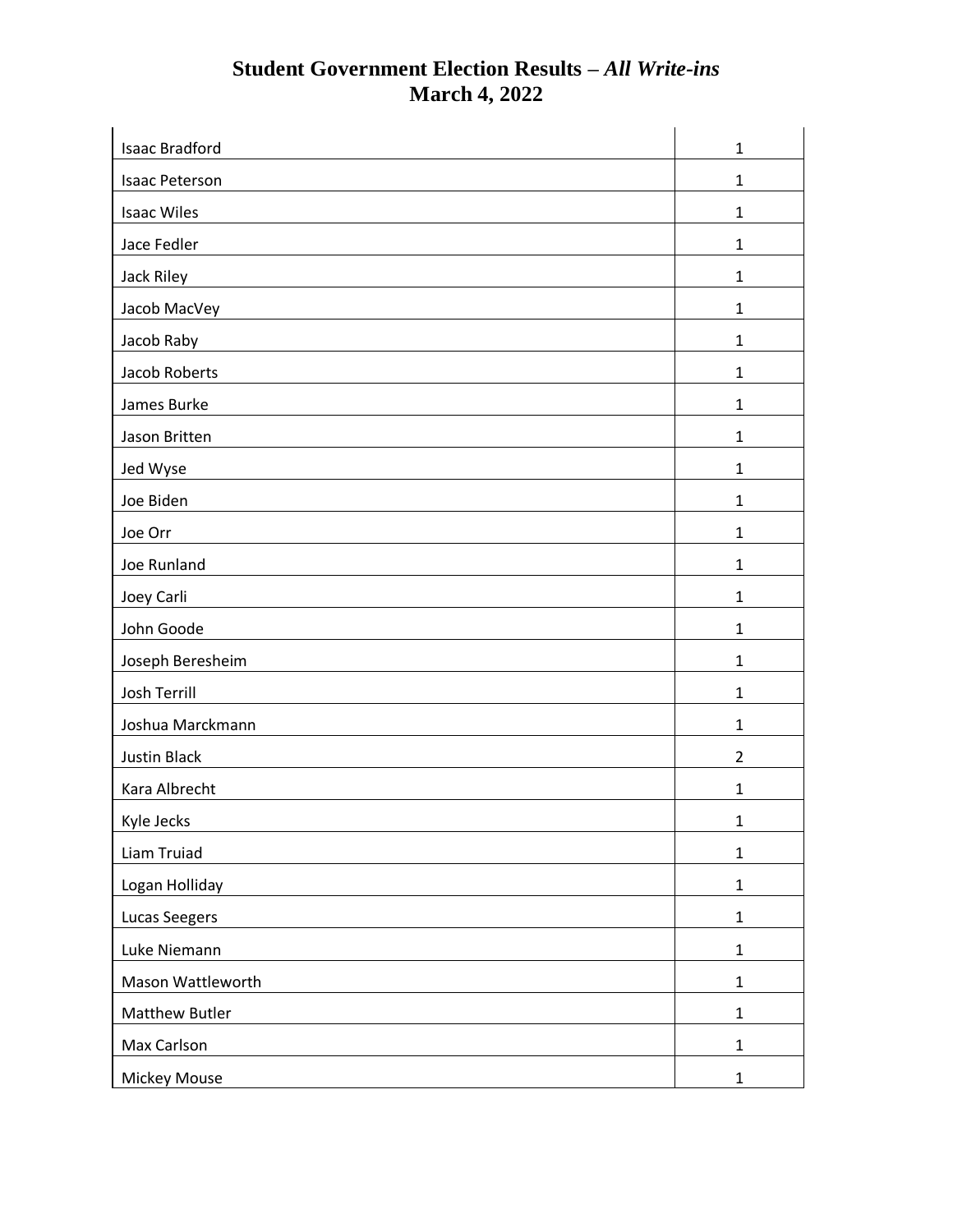| Mitchell Talyat        | 1              |
|------------------------|----------------|
| Myself                 | 1              |
| Nathan Rohrberg        | 1              |
| Nicholas LaKose        | $\mathbf{1}$   |
| Nicholas Riley         | $\overline{2}$ |
| Nicholas Sash          | $\mathbf{1}$   |
| Nick Greenwood         | $\mathbf{1}$   |
| Nick Scholz            | $\mathbf{1}$   |
| Noah Meyer             | 1              |
| Nolan                  | 1              |
| Paiton Pumroy          | $\overline{2}$ |
| Patrick O'Brien        | $\mathbf{1}$   |
| Phillip Gorni          | $\mathbf{1}$   |
| <b>Preston Greiner</b> | $\mathbf{1}$   |
| <b>Ramey Beavers</b>   | $\mathbf{1}$   |
| Ronald Gapski          | 1              |
| Ryan Hurley            | 5              |
| Ryan Melquist          | $\mathbf{1}$   |
| <b>Rylee Matthews</b>  | $\mathbf{1}$   |
| Sam Randolff           | $\mathbf{1}$   |
| Samuel Galluk          | 1              |
| Sarah Rogers           | 1              |
| Sarah Wick             | $\mathbf 1$    |
| <b>Scott Palmer</b>    | $\overline{2}$ |
| Sean Kluesner          | $\overline{2}$ |
| Shanna Fellows         | $\mathbf 1$    |
| Stephen Fieffer        | $\mathbf{1}$   |
| <b>Steven Trinco</b>   | $\mathbf{1}$   |
| Susanna Noble          | $\mathbf{1}$   |
| Theo Miller            | $\mathbf{1}$   |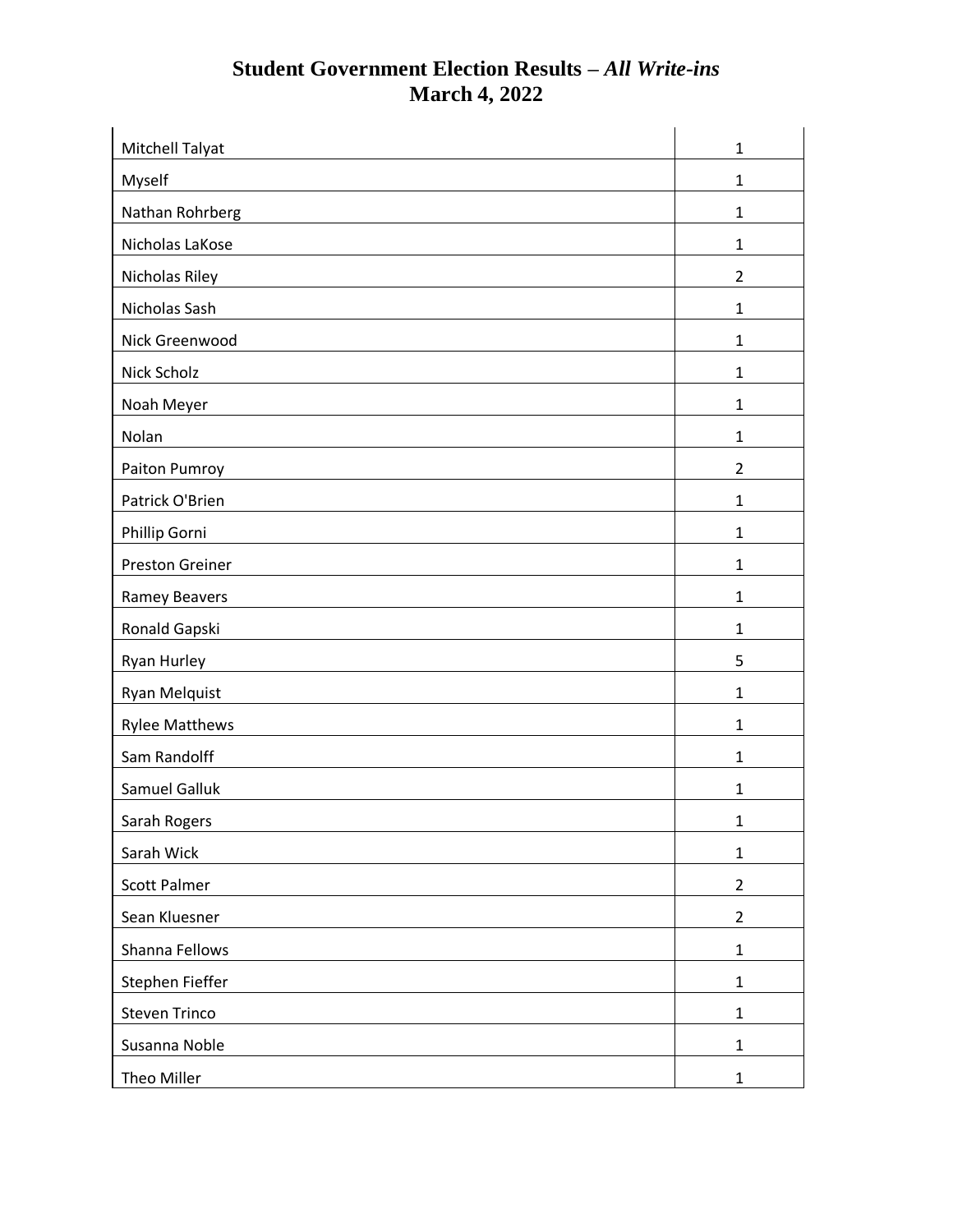| Those creepy guys from Pike | 1             |
|-----------------------------|---------------|
| Tyler Johnson               | $\mathcal{P}$ |
| Will Galles                 | 1             |
| William Erpelding           | 5             |
| Wong                        | $\mathbf{1}$  |
| Ye                          | 1             |
| Zach Lewis                  | 1             |
| Zachary Mass                | 1             |
| <b>Not Specified</b>        | 4             |

| <b>Graduate College Senators</b><br>(2 <b>S eats</b> ) |              |            |
|--------------------------------------------------------|--------------|------------|
| Q <sub>6</sub>                                         | <b>Votes</b> | % of Votes |
| <b>Yonting Goh</b>                                     | 41           | 47.13%     |
| <b>Eddie Mahoney</b>                                   | 44           | 50.57%     |
| Other (See write-ins)                                  | 2            | 2.30%      |
| <b>Total Votes:</b>                                    | 87           | 100.00%    |

| <b>Graduate College Senators Other Write-ins</b><br>Q6_Spec | <b>Votes</b> |
|-------------------------------------------------------------|--------------|
| David Russell                                               |              |
| Vishesh Bhatia                                              |              |
| <b>Not Specified</b>                                        |              |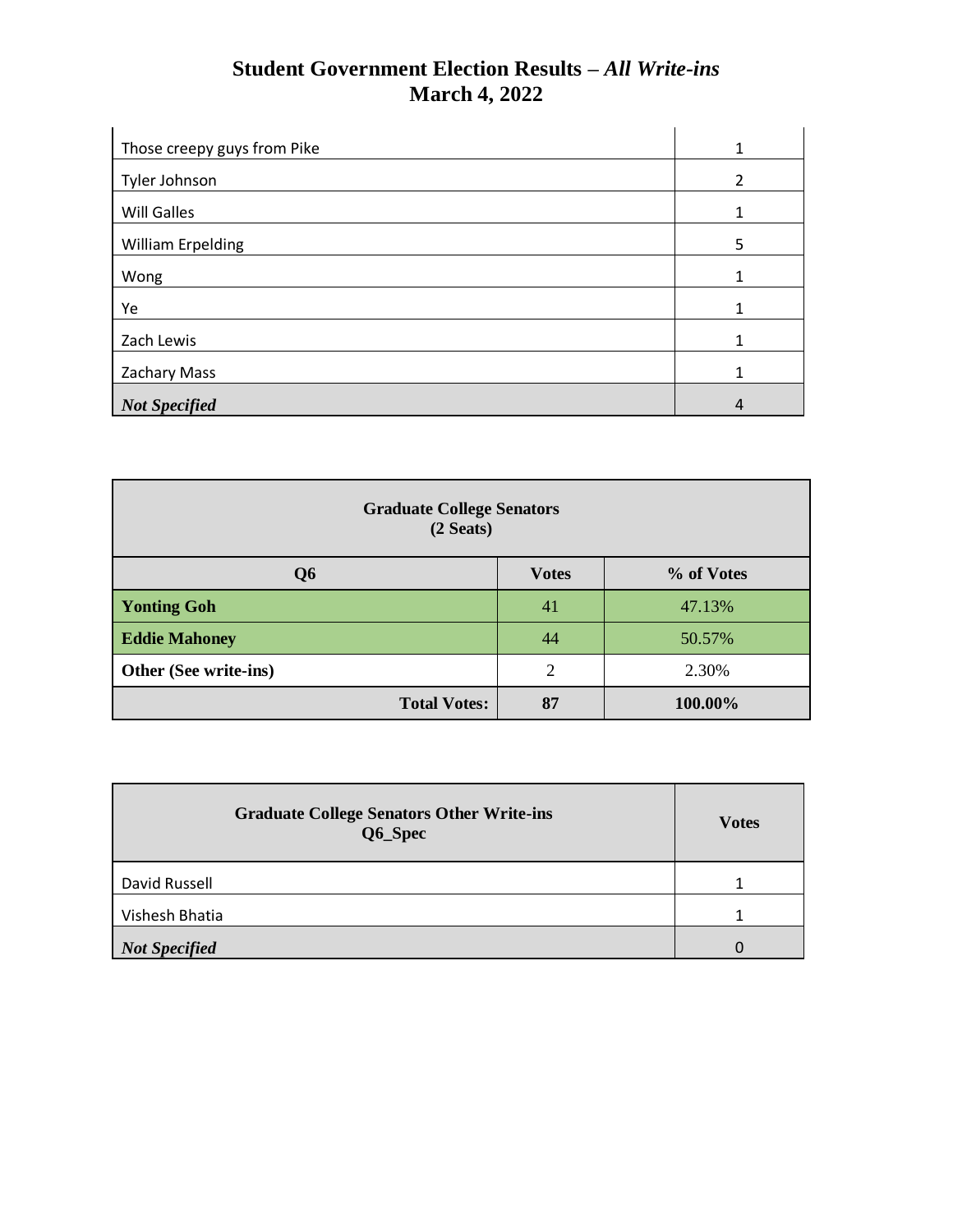| <b>College of Human Sciences Senators</b><br>(2 <b>Seats</b> ) |                     |                |            |
|----------------------------------------------------------------|---------------------|----------------|------------|
|                                                                | Q7                  | <b>Votes</b>   | % of Votes |
| <b>Madeline Becker (write-in)</b>                              | <b>Six-way Tie</b>  | $\overline{2}$ | 2.53%      |
| <b>Lily Couchman (write-in)</b>                                | <b>Six-way Tie</b>  | 2              | 2.53%      |
| <b>Ezra Odole (write-in)</b>                                   | <b>Six-way Tie</b>  | 2              | 2.53%      |
| <b>Sydney Pakkala (write-in)</b>                               | <b>Six-way Tie</b>  | 2              | 2.53%      |
| <b>Ella Slade</b> (write-in)                                   | <b>Six-way Tie</b>  | $\overline{2}$ | 2.53%      |
| <b>Lauren Snyder (write-in)</b>                                | <b>Six-way Tie</b>  | $\overline{2}$ | 2.53%      |
| Other (See write-ins)                                          |                     | 67             | 84.81%     |
|                                                                | <b>Total Votes:</b> | 79             | 100.00%    |

| <b>College of Human Sciences Senators Write-ins</b><br>Q7_Spec | <b>Votes</b> |
|----------------------------------------------------------------|--------------|
| Abby Frescoln                                                  | 1            |
| Ahlrichs                                                       | 1            |
| Allie Dennstedt                                                | 1            |
| Azzie Sullivan                                                 | 1            |
| Barack Obama                                                   | 1            |
| Ben Weaver                                                     | 1            |
| Benjamin Brincks                                               | 1            |
| Brandon Kamstra                                                | 1            |
| <b>Brooke Mueller</b>                                          | 1            |
| <b>Bryce</b>                                                   | 1            |
| <b>Bryce Garman</b>                                            | 1            |
| Christian Grensteiner                                          | 1            |
| Daelynn Coppinger                                              | $\mathbf{1}$ |
| Denzel Decker                                                  | 1            |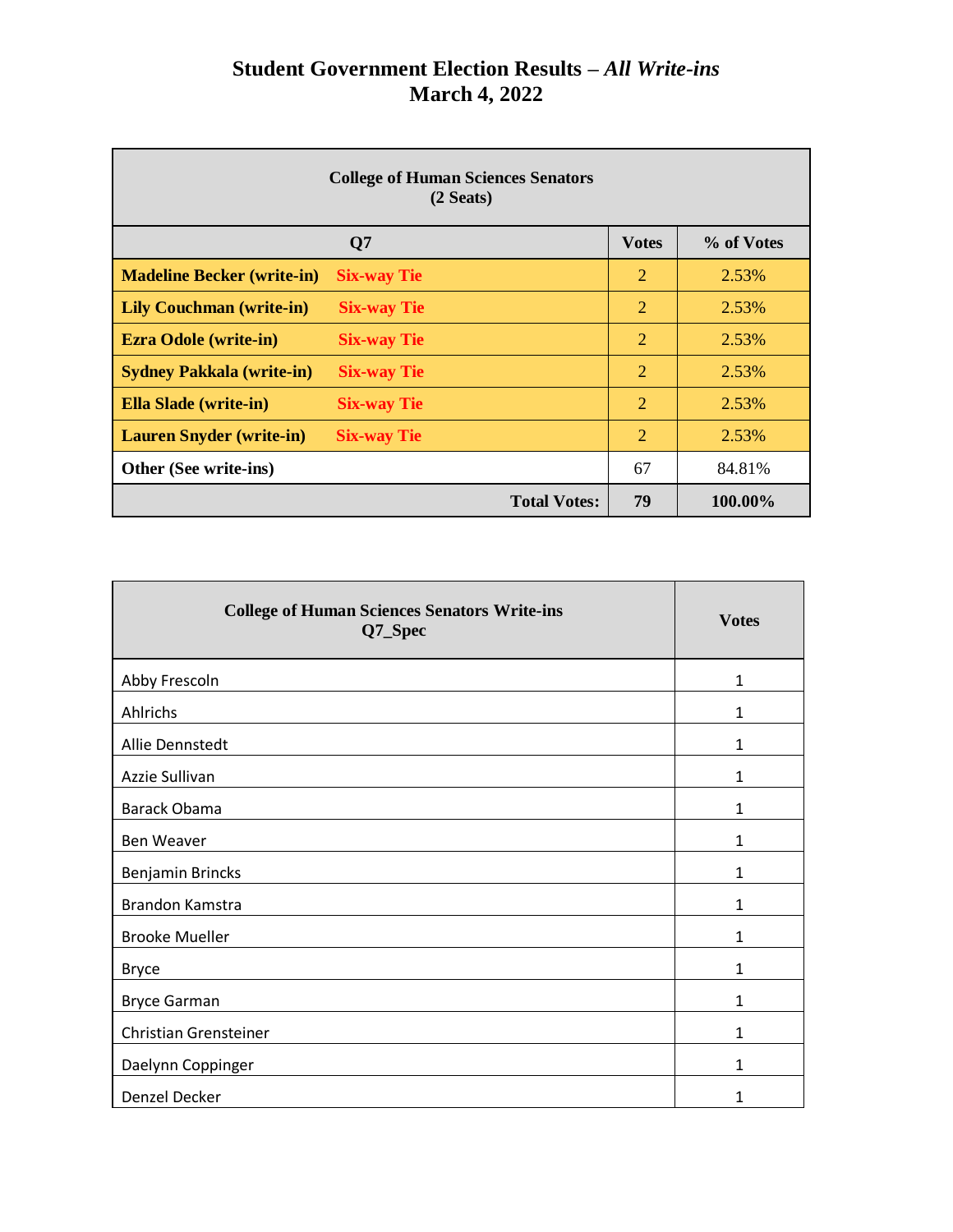| Desiree German       | $\mathbf{1}$ |
|----------------------|--------------|
| Drew Schmidt         | 1            |
| Emily Scienzinski    | $\mathbf{1}$ |
| <b>Emily Wengert</b> | $\mathbf{1}$ |
| Emma Thompson        | 1            |
| <b>Eric Ossian</b>   | 1            |
| Erin Small           | 1            |
| <b>Gabe Comstock</b> | 1            |
| <b>Griffin Meyer</b> | 1            |
| Hannah Overman       | $\mathbf{1}$ |
| Jamie Hoss           | $\mathbf{1}$ |
| Jay Waagmeester      | 1            |
| Jayda Anaya Negrete  | 1            |
| Jennifer Hollday     | $\mathbf{1}$ |
| Joe                  | $\mathbf{1}$ |
| Kaitlyn David        | 1            |
| Kathleen Pelzer      | 1            |
| Kathryn Saluk        | $\mathbf{1}$ |
| Kaw Mu               | $\mathbf{1}$ |
| Lauren Donnelly      | $\mathbf{1}$ |
| Lauren Magee         | 1            |
| Ludwig               | 1            |
| Madi Sproule         | $\mathbf{1}$ |
| Matt Dwyer           | $\mathbf{1}$ |
| Matt Knudsen         | $\mathbf{1}$ |
| Max Smith            | $\mathbf{1}$ |
| Michael Hart         | $\mathbf 1$  |
| <b>Molly Simmons</b> | $\mathbf{1}$ |
| Morgan Panosh        | $\mathbf{1}$ |
| Nevada Voss          | $\mathbf{1}$ |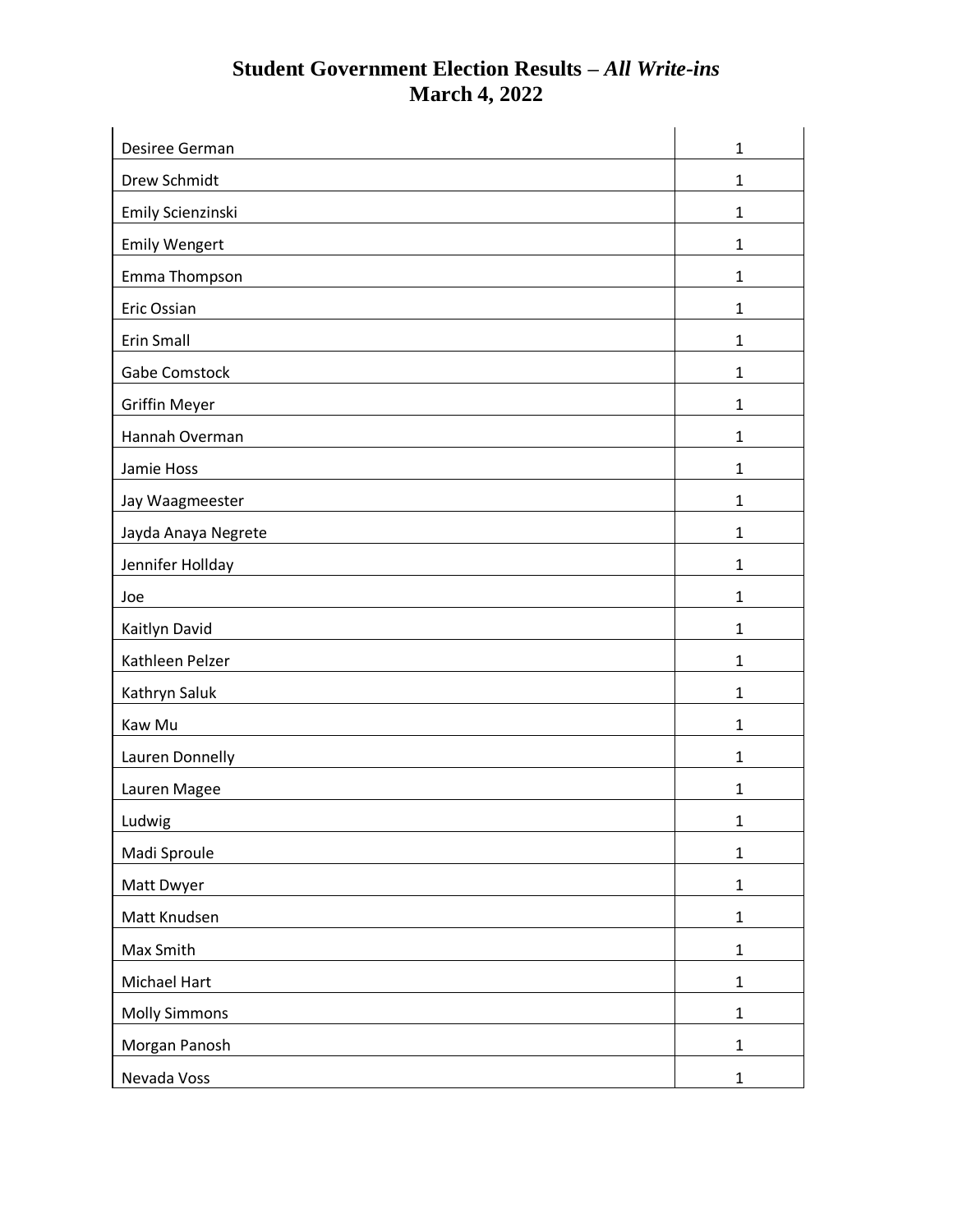| Nikolai Tesla         | 1            |
|-----------------------|--------------|
| <b>Quentin Slater</b> | 1            |
| Quita Jackson         | 1            |
| Reagan Duwe           | $\mathbf{1}$ |
| Ryan Strickland       | 1            |
| Sarah Mattingly       | 1            |
| <b>Stacey Sewe</b>    | 1            |
| Stacia Drey           | 1            |
| Zach Lester           | 1            |
| <b>Not Specified</b>  | 14           |

| <b>College of Business Senators</b><br>(2 <b>S eats</b> ) |              |            |  |
|-----------------------------------------------------------|--------------|------------|--|
| Q <sub>8</sub>                                            | <b>Votes</b> | % of Votes |  |
| <b>Arianna Burkes</b>                                     | 282          | 37.15%     |  |
| <b>Quita Jackson</b>                                      | 200          | 26.35%     |  |
| <b>Marlyn Topete</b>                                      | 235          | 30.96%     |  |
| Other (See write-ins)                                     | 42           | 5.53%      |  |
| <b>Total Votes:</b>                                       | 759          | 100.00%    |  |

| <b>College of Business Senators Write-ins</b><br>Q8_Spec | <b>Votes</b> |
|----------------------------------------------------------|--------------|
| <b>Bailey Vandusseldorp</b>                              |              |
| <b>Ben Titcomb</b>                                       | 1            |
| <b>Blake Baumhover</b>                                   | 1            |
| <b>Braden Senne</b>                                      | 1            |
| Cade Moore                                               | 1            |
| Carson Foglesong                                         |              |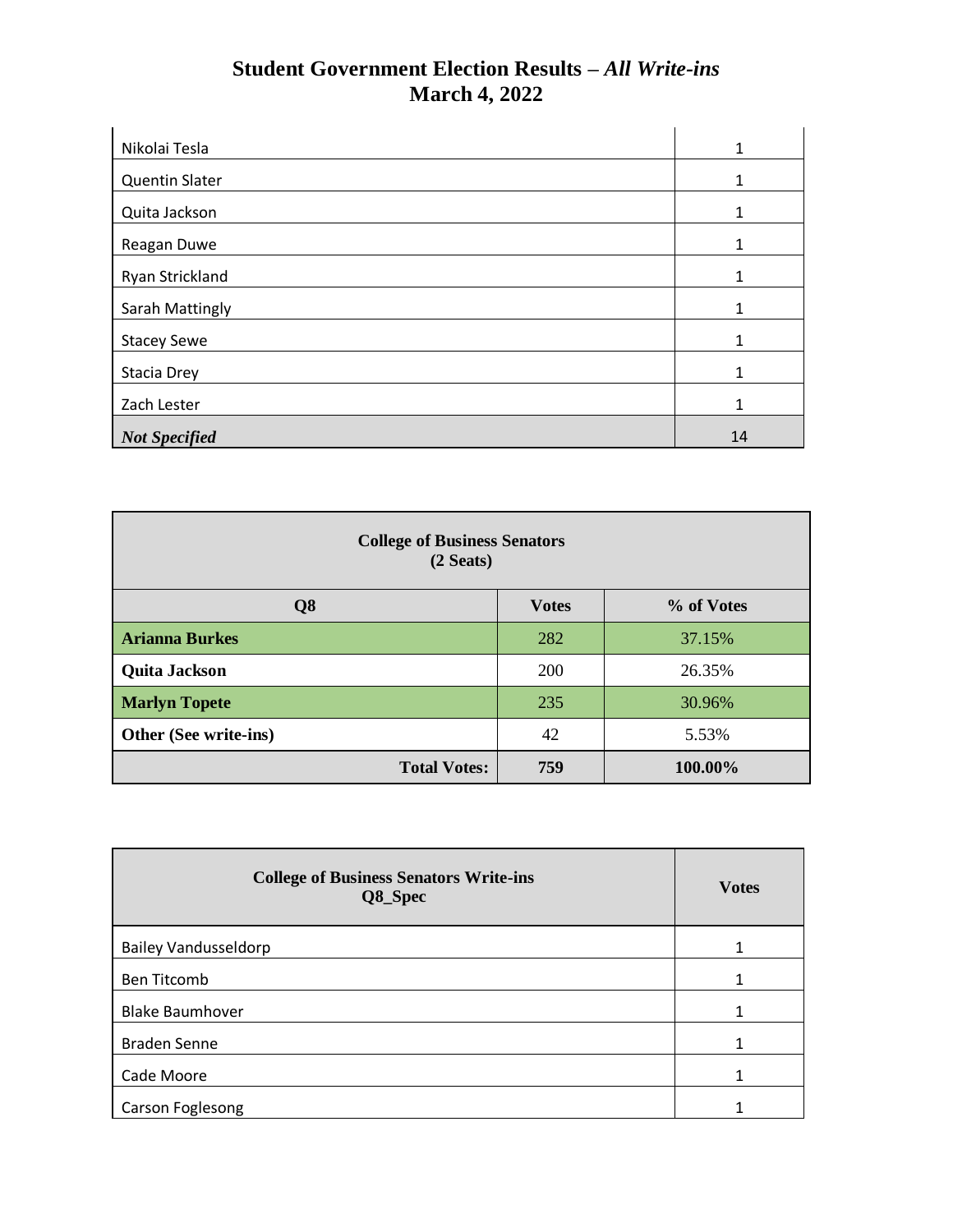| Chris Meyer              | $\overline{2}$          |
|--------------------------|-------------------------|
| Clark Krueger            | $\mathbf{1}$            |
| Collin Cook              | $\overline{2}$          |
| <b>Dominic Deardorf</b>  | $\mathbf{1}$            |
| <b>Easton Gamoke</b>     | $\mathbf{1}$            |
| Elisabeth Bradshaw       | $\mathbf{1}$            |
| Ellie Bulman             | $\overline{2}$          |
| Haidyn Havick            | $\overline{2}$          |
| Harambe                  | $\mathbf{1}$            |
| Joel Houge               | 1                       |
| John Hirsh               | $\mathbf{1}$            |
| John Merriman            | $\overline{\mathbf{4}}$ |
| Johnathan Michigan       | $\mathbf{1}$            |
| Justin Schaefer          | $\mathbf{1}$            |
| Kameron Black            | $\mathbf{1}$            |
| Kyle Gruber              | 1                       |
| Mark Rapp                | $\overline{2}$          |
| Mitch Burghhardt         | $\mathbf{1}$            |
| Nitin Badey              | 1                       |
| Quinn Stewart            | $\mathbf{1}$            |
| <b>Riley Carlson</b>     | $\mathbf{1}$            |
| <b>Steven Price</b>      | 1                       |
| Toe Lampe                | $\mathbf{1}$            |
| Wille Price              | $\mathbf 1$             |
| <b>William Spaulding</b> | $\mathbf 1$             |
| <b>Not Specified</b>     | $\mathsf{3}$            |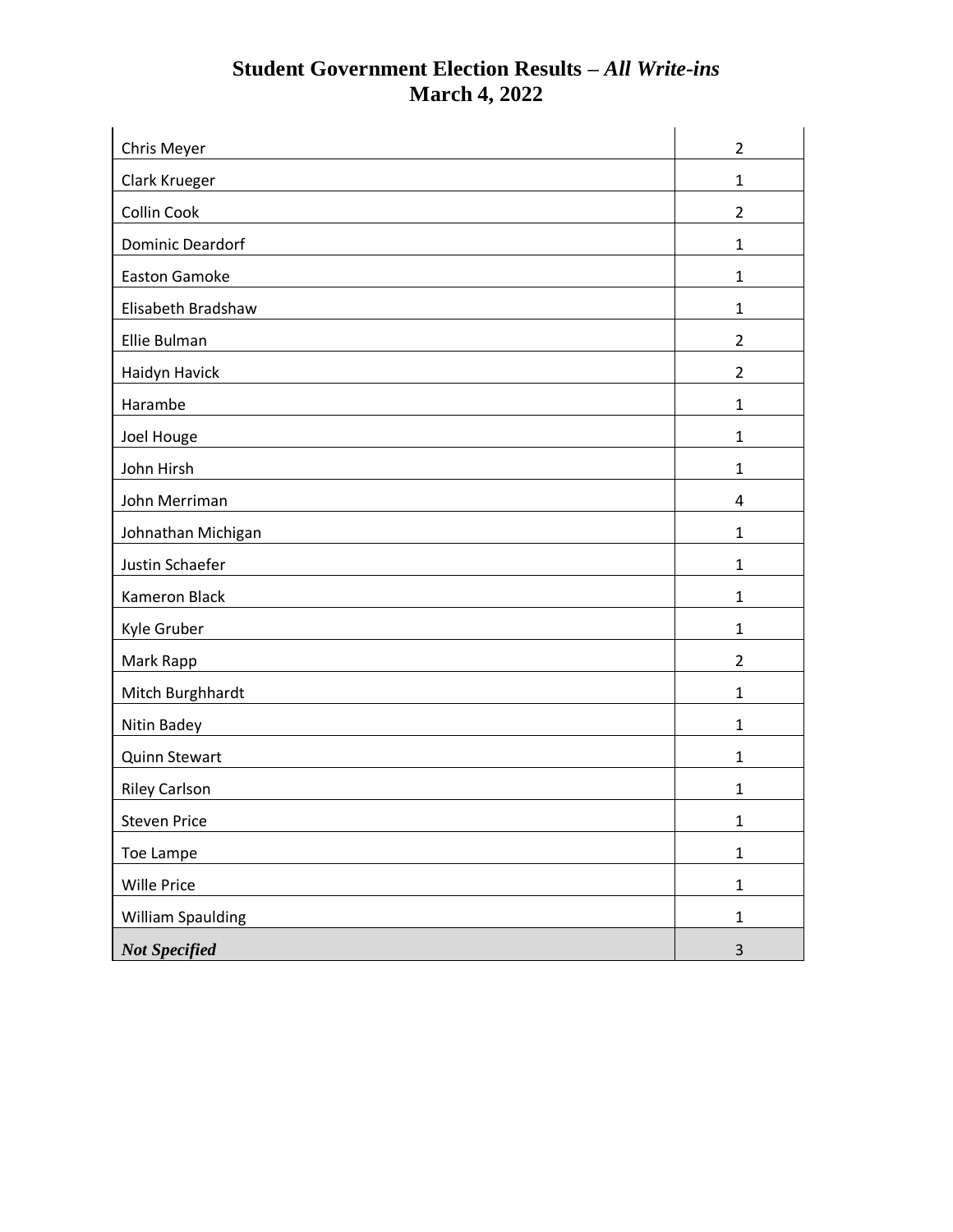| <b>College of Liberal Arts and Sciences Senators</b><br>(3 <b>Seats</b> ) |              |            |
|---------------------------------------------------------------------------|--------------|------------|
| Q <sub>9</sub>                                                            | <b>Votes</b> | % of Votes |
| Obi Agba                                                                  | 268          | 16.50%     |
| Rakesh Avadhanula                                                         | 132          | 8.13%      |
| <b>Madeline Becker</b>                                                    | 388          | 23.89%     |
| <b>Jamie Hoss</b>                                                         | 262          | 16.13%     |
| <b>Meredith Mays</b>                                                      | <b>290</b>   | 17.86%     |
| <b>Ezra Odole</b>                                                         | 249          | 15.33%     |
| Other (See write-ins)                                                     | 35           | 2.16%      |
| <b>Total Votes:</b>                                                       | 1624         | 100.00%    |

| <b>College of Liberal Arts and Sciences Senators Write-ins</b><br>Q9_Spec | <b>Votes</b> |
|---------------------------------------------------------------------------|--------------|
| Adam Loch                                                                 | $\mathbf{1}$ |
| Adam Schuch                                                               | 1            |
| <b>Bob Vagene</b>                                                         | $\mathbf{1}$ |
| <b>Bradley Melvin</b>                                                     | 1            |
| <b>Braeden Collings</b>                                                   | 1            |
| Carter Eischeid                                                           | 1            |
| Claire Burger                                                             | $\mathbf{1}$ |
| Danyong Rose                                                              | 1            |
| Durga Sritharan                                                           | 1            |
| Dylan Kepley                                                              | $\mathbf{1}$ |
| Emma Behrens                                                              | 1            |
| Emory Widlowski                                                           | 1            |
| Hannah Overman                                                            | $\mathbf{1}$ |
| Jamal Latrell Johnson                                                     | 1            |
| Joe Shepherd                                                              | 1            |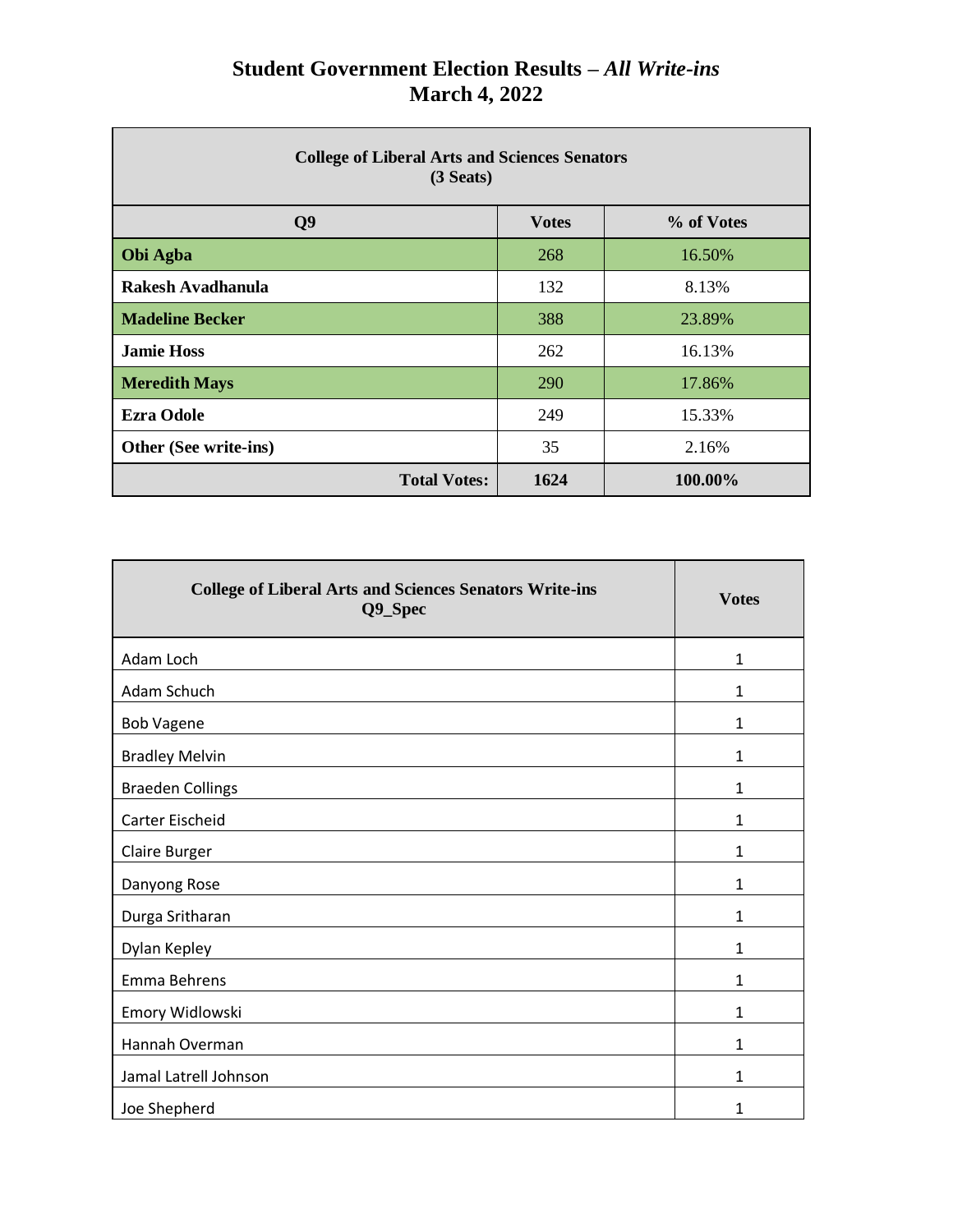| Kaitlyn Bennet       | $\mathbf{1}$ |
|----------------------|--------------|
| Kameron Black        | $\mathbf 1$  |
| Lena Vo              | $\mathbf{1}$ |
| Leticia Nolte        | $\mathbf{1}$ |
| Lucas Reihman        | $\mathbf{1}$ |
| Martin Hursh         | 1            |
| Monkey Nuts          | $\mathbf{1}$ |
| Nick Serck           | $\mathbf{1}$ |
| Parker Sooko         | $\mathbf{1}$ |
| Peelon Musk          | $\mathbf{1}$ |
| Rachel Schnepf       | $\mathbf{1}$ |
| Sam Lane             | $\mathbf{1}$ |
| Smokey Yunick        | $\mathbf{1}$ |
| <b>Taylor Turner</b> | $\mathbf{1}$ |
| Thomas Albrightson   | $\mathbf{1}$ |
| <b>Tyler Lindsay</b> | $\mathbf{1}$ |
| Wendy                | $\mathbf{1}$ |
| <b>Not Specified</b> | 3            |

| <b>College of Veterinary Medicine Senator</b><br>$(1$ Seat) |              |            |
|-------------------------------------------------------------|--------------|------------|
| Q10                                                         | <b>Votes</b> | % of Votes |
| <b>Tom Nordmeyer (write-in)</b>                             | 11           | 61.11\%    |
| Other (See write-ins)                                       | 7            | 38.89%     |
| <b>Total Votes:</b>                                         | 18           | 100.00%    |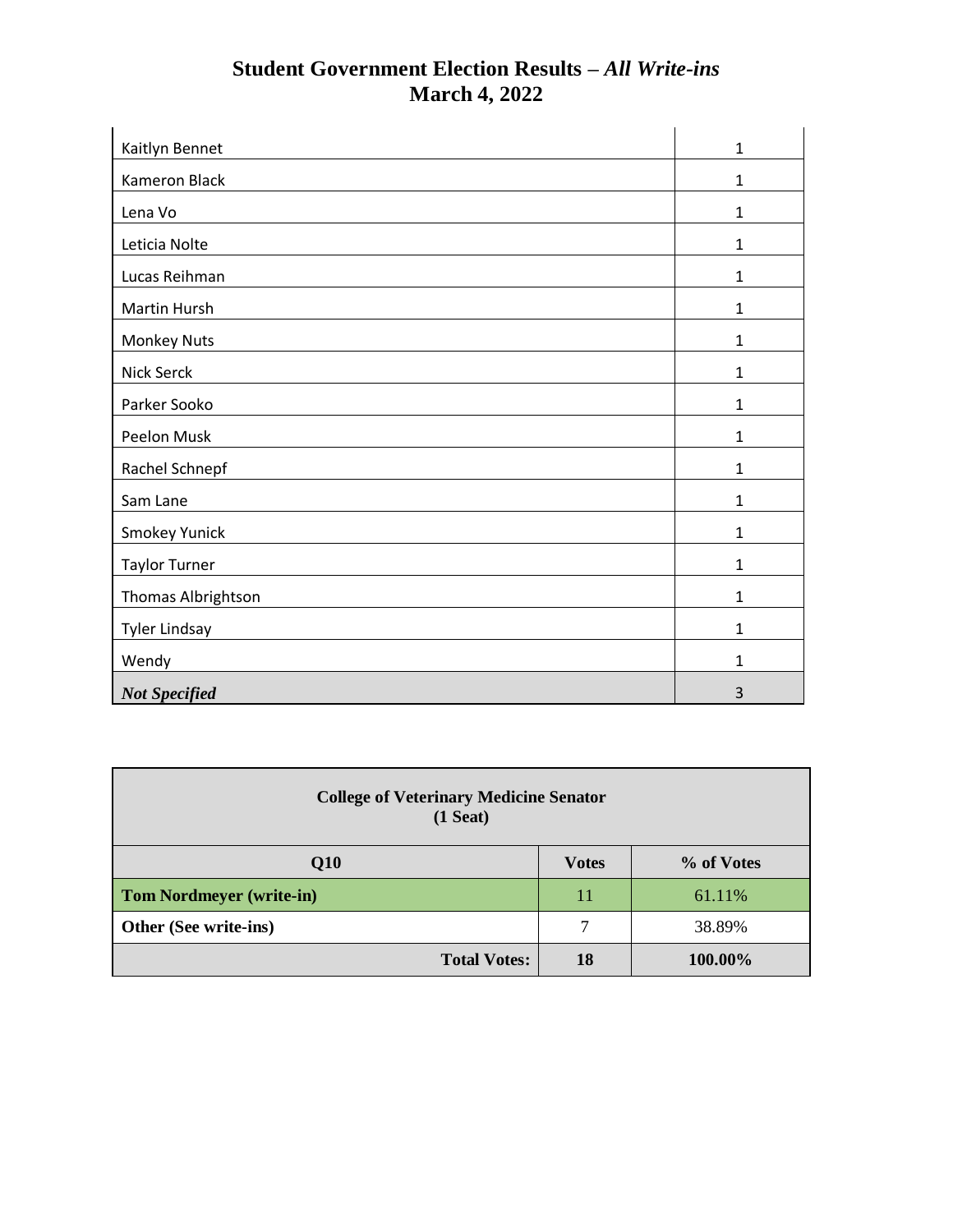| <b>College of Veterinary Medicine Senator Write-ins</b><br>Q10_Spec | <b>Votes</b> |
|---------------------------------------------------------------------|--------------|
| <b>Bailey Goff</b>                                                  |              |
| <b>Bogos Binted</b>                                                 |              |
| Megan Kellen                                                        |              |
| Nolan Smith                                                         |              |
| Patrick McCann                                                      |              |
| Samantha Krause                                                     |              |
| <b>Not Specified</b>                                                |              |

| <b>Residence</b>                                        |              |               |  |
|---------------------------------------------------------|--------------|---------------|--|
| Q11_Resid                                               | <b>Count</b> | $\frac{6}{9}$ |  |
| <b>Collegiate Panhellenic Council (Sororities)</b>      | 257          | 8.12%         |  |
| <b>Frederiksen Court Apartments</b>                     | 207          | 6.54%         |  |
| <b>Interfraternity Council (Fraternities)</b>           | 233          | 7.36%         |  |
| <b>Residence Halls</b>                                  | 759          | 23.98%        |  |
| <b>Off Campus</b>                                       | 1631         | 51.53%        |  |
| Schilletter (SV) and University (UV) Village Apartments | 78           | 2.46%         |  |
| <b>Total:</b>                                           | 3165         | 100.00%       |  |

| <b>Collegiate Panhellenic Council Residence Senator</b><br>$(1$ Seat) |              |            |
|-----------------------------------------------------------------------|--------------|------------|
| Q12                                                                   | <b>Votes</b> | % of Votes |
| <b>Hannah Peterson</b>                                                | 244          | 98.39%     |
| Other (See write-ins)                                                 | 4            | 1.61%      |
| <b>Total Votes:</b>                                                   | 248          | 100.00%    |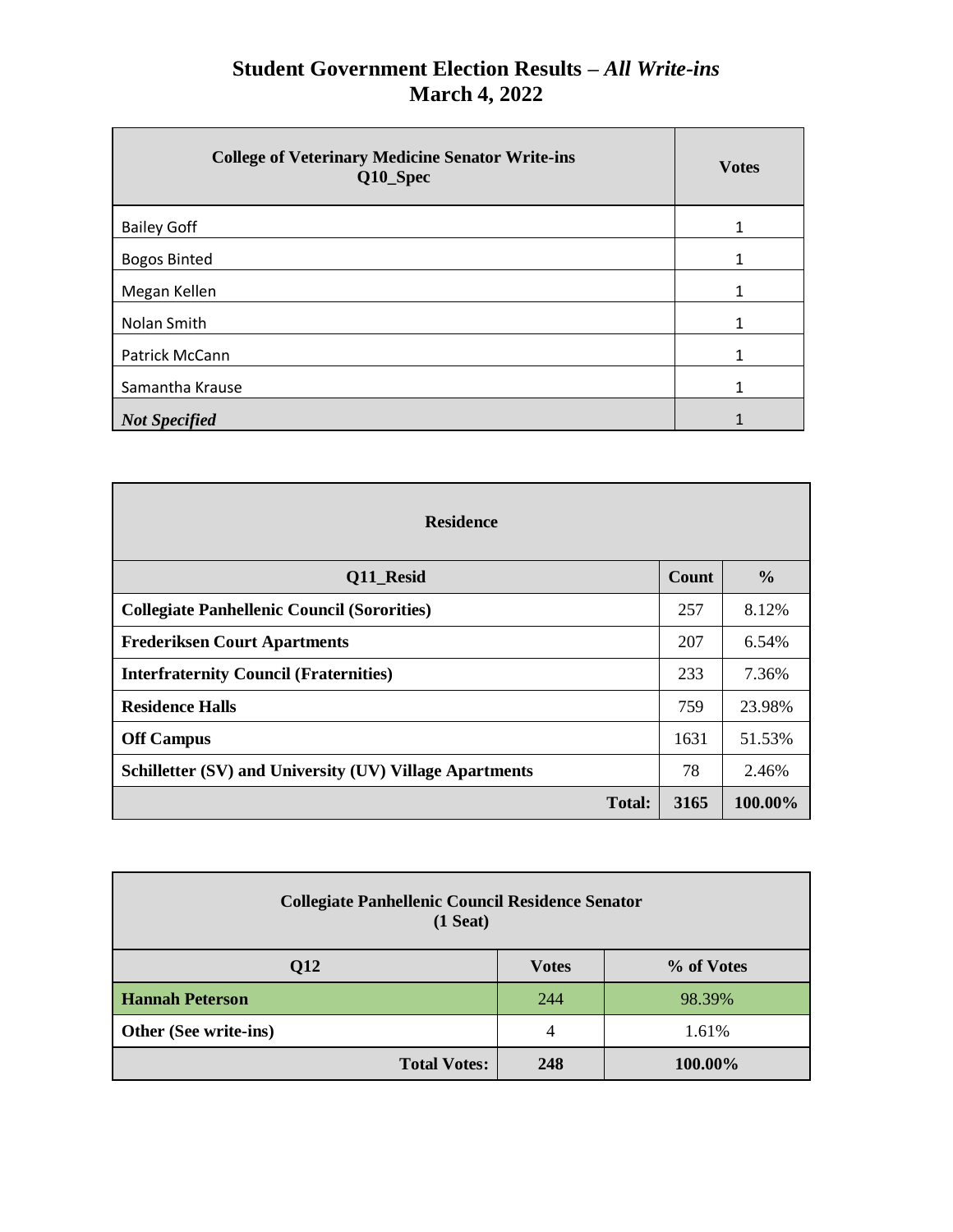| <b>Collegiate Panhellenic Council Residence Senator Write-ins</b><br>Q12_Spec | <b>Votes</b> |
|-------------------------------------------------------------------------------|--------------|
| Jamie Hoss                                                                    |              |
| <b>Madeline Becker</b>                                                        | 1            |
| Samantha Prigge                                                               |              |
| <b>Not Specified</b>                                                          |              |

| <b>Frederiksen Court Apartments Residence Senator</b><br>$(1$ Seat) |              |            |
|---------------------------------------------------------------------|--------------|------------|
| Q13                                                                 | <b>Votes</b> | % of Votes |
| <b>Khushi Patel</b>                                                 | 187          | 94.44%     |
| Other (See write-ins)                                               | 11           | 5.56%      |
| <b>Total Votes:</b>                                                 | 198          | 100.00%    |

÷,

| Frederiksen Court Apartments Residence Senator Write-ins<br>Q13_Spec | <b>Votes</b> |
|----------------------------------------------------------------------|--------------|
| Alyson McCarty                                                       | $\mathbf{1}$ |
| Carter Wagner                                                        | $\mathbf{1}$ |
| Henry Mace                                                           | 1            |
| Jake Valerie-Garsow                                                  | 1            |
| John Goode                                                           | 1            |
| Kanye                                                                | 1            |
| <b>Mickey Mouse</b>                                                  | 1            |
| Ryan Hurley                                                          | 3            |
| Seth Plait                                                           | $\mathbf{1}$ |
| <b>Not Specified</b>                                                 | 0            |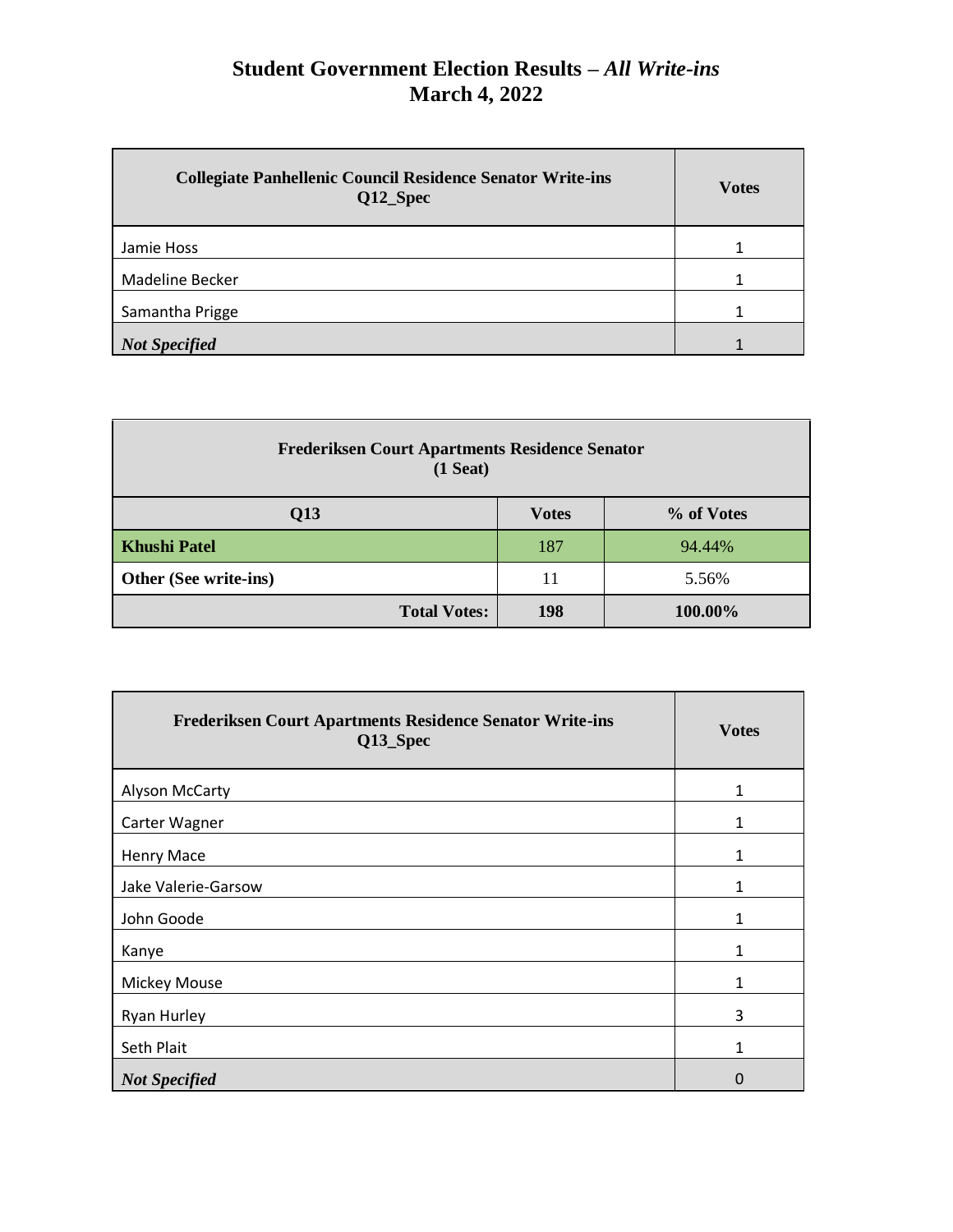| <b>Interfraternity Council Residence Senator</b><br>$(1$ Seat) |              |            |
|----------------------------------------------------------------|--------------|------------|
| Q14                                                            | <b>Votes</b> | % of Votes |
| <b>Martin Hursh</b>                                            | 183          | 81.70%     |
| Other (See write-ins)                                          | 41           | 18.30%     |
| <b>Total Votes:</b>                                            | 224          | 100.00%    |

| <b>Interfraternity Council Residence Senator Write-ins</b><br>Q14_Spec | <b>Votes</b> |
|------------------------------------------------------------------------|--------------|
| Andrew Kinneer                                                         | $\mathbf{1}$ |
| Anthony Gennett                                                        | $\mathbf{1}$ |
| Armaan Gupta                                                           | $\mathbf{1}$ |
| <b>Benjamin Means</b>                                                  | $\mathbf{1}$ |
| <b>Billy Boulden</b>                                                   | $\mathbf{1}$ |
| <b>Braden Senne</b>                                                    | $\mathbf{1}$ |
| Christopher Meyer                                                      | 5            |
| Cody McCreedy                                                          | $\mathbf{1}$ |
| <b>Colton Moore</b>                                                    | $\mathbf{1}$ |
| Devin Devore                                                           | 10           |
| Dylan Kepley                                                           | $\mathbf{1}$ |
| Gabe Schmitt                                                           | $\mathbf{1}$ |
| Ian Hunter                                                             | $\mathbf{1}$ |
| Jack Daus                                                              | $\mathbf{1}$ |
| Jordan Swanson                                                         | $\mathbf{1}$ |
| Joseph Beresheim                                                       | $\mathbf{1}$ |
| Kabe Boysen                                                            | $\mathbf{1}$ |
| Madeline Becker                                                        | 1            |
| <b>Micheal Martinez</b>                                                | 1            |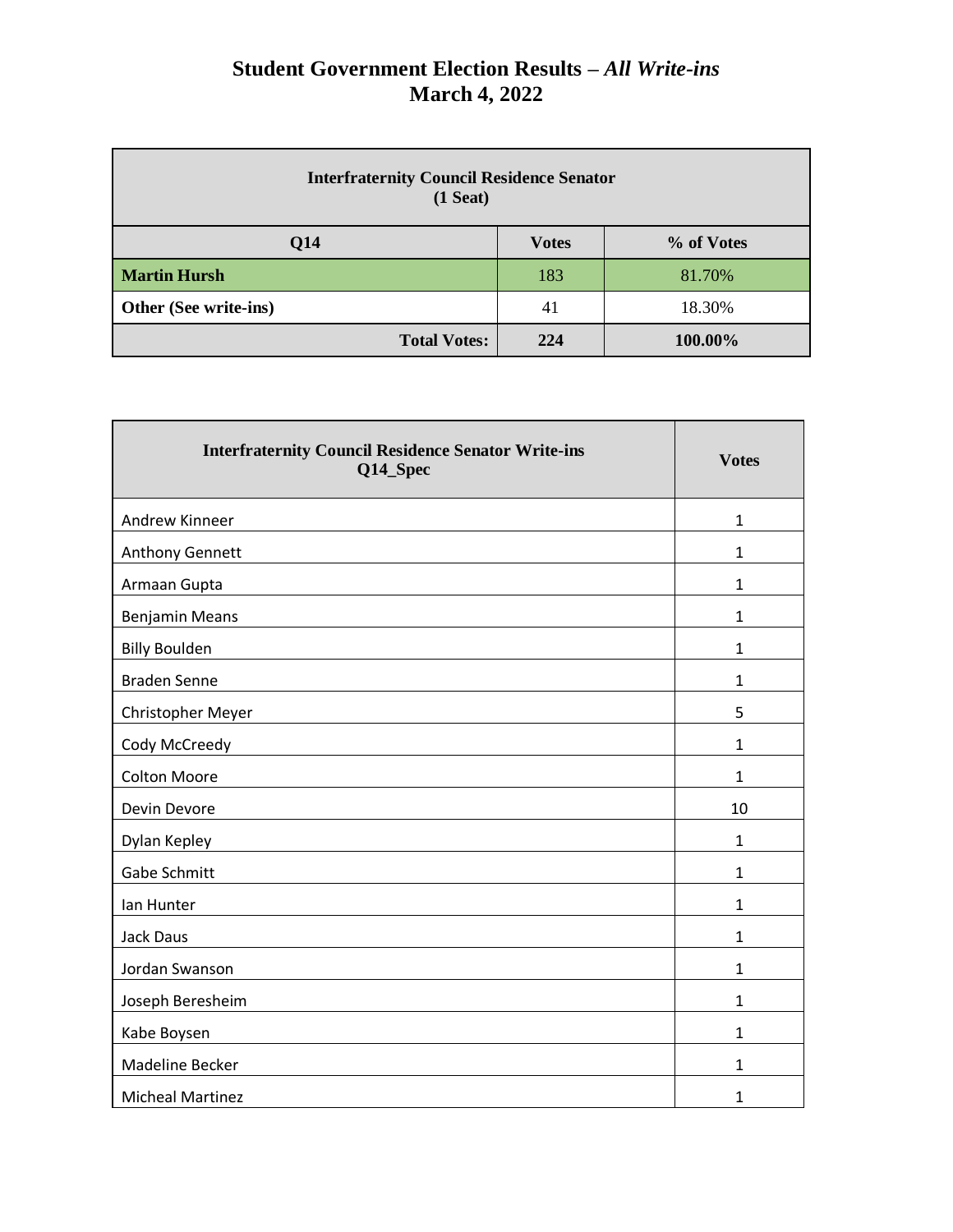| Nicholas LaKose       | 1              |
|-----------------------|----------------|
| Ryan Colby            |                |
| Ryan Dunn             |                |
| Thaddeus Tomczyk      | $\mathfrak{p}$ |
| <b>Tony Nieland</b>   |                |
| <b>Tyler Savickis</b> |                |
| <b>Zachary Mass</b>   |                |
| <b>Not Specified</b>  |                |

| <b>Inter-Residence Hall Association Residence Senators</b><br>(3 <b>Seats</b> ) |              |            |
|---------------------------------------------------------------------------------|--------------|------------|
| Q15                                                                             | <b>Votes</b> | % of Votes |
| <b>Kolton Eisma</b>                                                             | 655          | 86.18%     |
| <b>Ada Ellingworth (write-in)</b>                                               | 8            | 1.05%      |
| <b>Annie Chu (write-in) Tied for 3rd seat</b>                                   | 7            | $0.92\%$   |
| Lal Siama (write-in) Tied for 3rd seat                                          | 7            | $0.92\%$   |
| Other (See write-ins)                                                           | 83           | 10.92%     |
| <b>Total Votes:</b>                                                             | 760          | 100.00%    |

| <b>Inter-Residence Hall Association Residence Senators Write-ins</b><br>Q15_Spec | <b>Votes</b> |
|----------------------------------------------------------------------------------|--------------|
| Alex Almquist                                                                    | 1            |
| Alex Krabbenhoft                                                                 | 1            |
| Anton Kordick                                                                    | 5            |
| Aren Ashlock                                                                     | 1            |
| Arianna Fischer                                                                  | 1            |
| Avery Kolodziej                                                                  | 1            |
| <b>Bailey Sieren</b>                                                             | า            |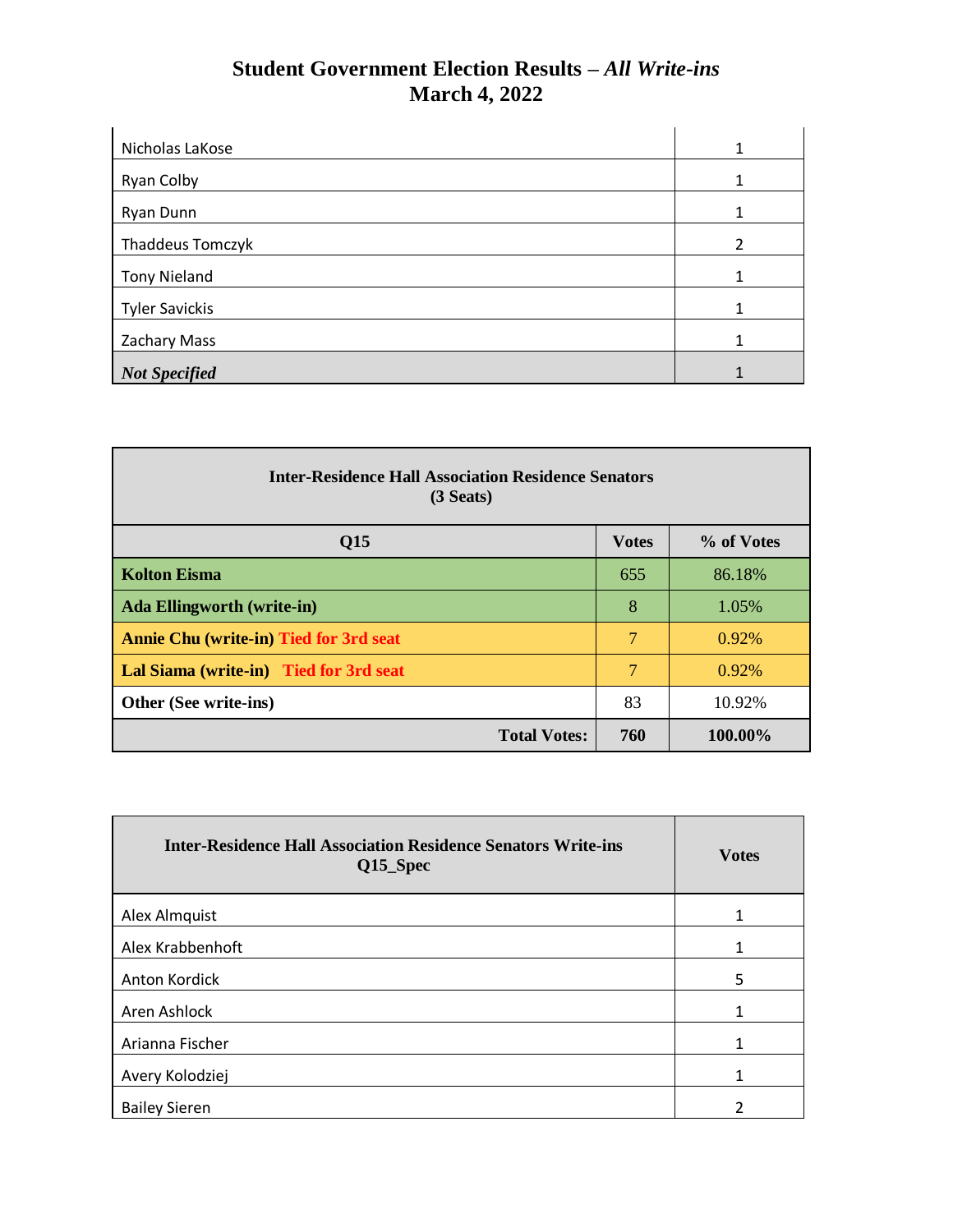| <b>Baliee Soren</b>     | 1              |
|-------------------------|----------------|
| Ben Sherman             | 1              |
| <b>Bethany Groos</b>    | 1              |
| Brenden Janssen         | $\mathbf{1}$   |
| <b>Brian Trowbridge</b> | $\mathbf{1}$   |
| <b>Brock Harman</b>     | $\mathbf{1}$   |
| <b>Bryce Bone</b>       | $\mathbf{1}$   |
| Cade Hogan              | $\mathbf{1}$   |
| <b>Carson Adams</b>     | 1              |
| Charlie Goldstein       | 1              |
| Cody Anderson           | $\mathbf{1}$   |
| <b>Eddie Mahoney</b>    | $\mathbf{1}$   |
| Eli Ripperda            | $\mathbf{1}$   |
| Elijah Roeth            | $\mathbf{1}$   |
| <b>Gabriel Murphy</b>   | $\mathbf{1}$   |
| Gavin Copeland          | 1              |
| Greenlee Dahl           | 1              |
| <b>Gunnar Anderson</b>  | $\mathbf{1}$   |
| Hannah VanSickle        | $\mathbf{1}$   |
| Henry Dendinger         | $\mathbf{1}$   |
| Ian Holm                | 1              |
| <b>Isaac Wiles</b>      | $\mathbf{1}$   |
| Jacob Mohr              | $\mathbf 1$    |
| Jesus Christ            | $\mathbf{1}$   |
| Joe Mama                | $\mathbf{1}$   |
| Joey Kreijchi           | $\mathbf{1}$   |
| John Goode              | $\mathbf{1}$   |
| Johnathan Michigan      | $\overline{2}$ |
| Jonathan Wessel         | $\mathbf{1}$   |
| Joshua Terrill          | $\mathbf{1}$   |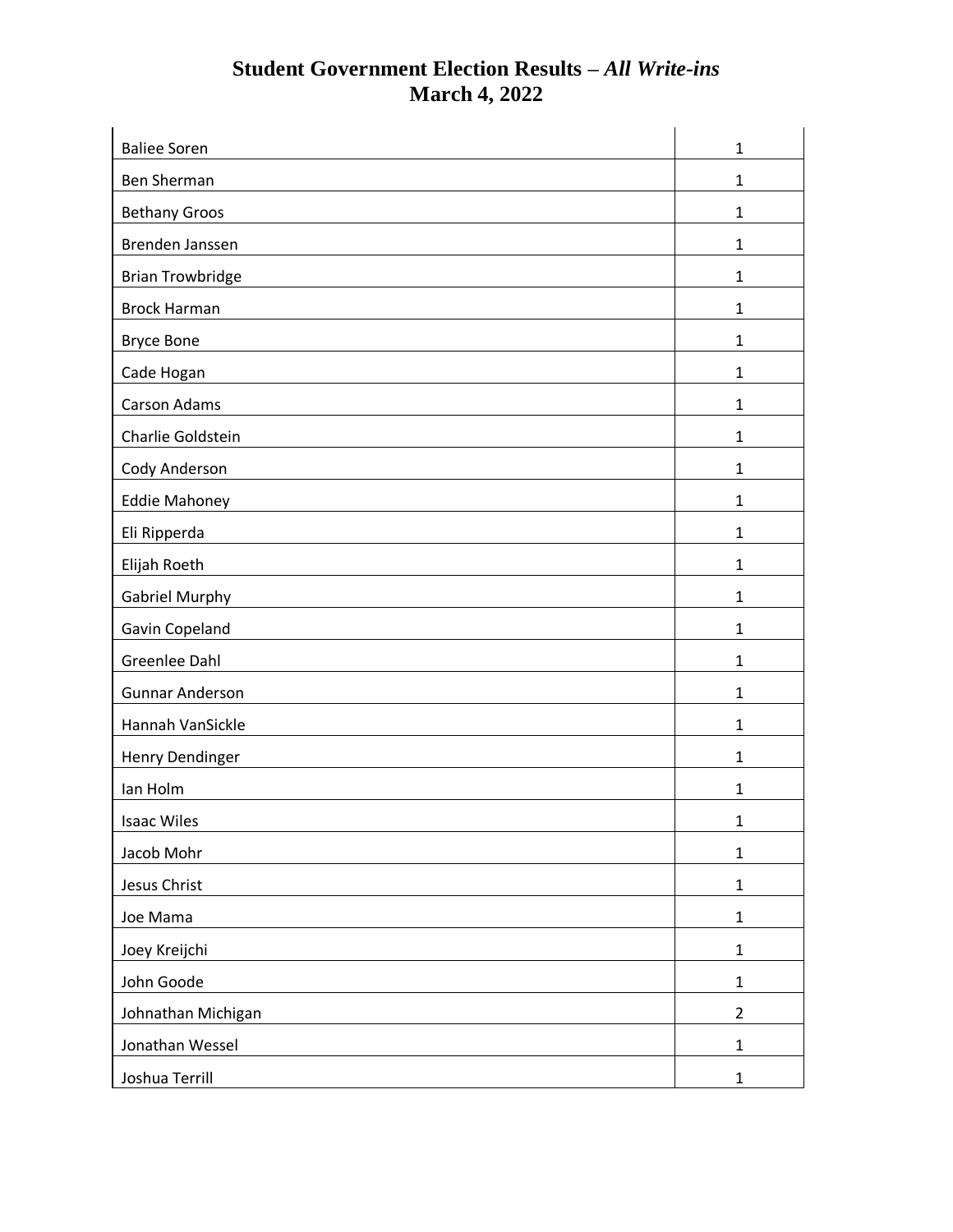| <b>Justin Black</b>    | $\mathbf{1}$   |
|------------------------|----------------|
| Ken                    | $\mathbf{1}$   |
| Kylie Wachs            | $\overline{2}$ |
| Logan Holliday         | $\mathbf{1}$   |
| Logan Root             | $\mathbf{1}$   |
| Lucas Reihman          | $\mathbf{1}$   |
| Macy Moore             | $\overline{2}$ |
| <b>Madison Herrig</b>  | 1              |
| Max Rohrer             | 1              |
| Morgan Simms           | 1              |
| Nicholas Erickson      | $\mathbf{1}$   |
| Nick Scholz            | $\mathbf{1}$   |
| Nicole Wardenburg      | $\overline{2}$ |
| <b>Riley Steinhoff</b> | $\mathbf{1}$   |
| Ryan Haak              | $\mathbf{1}$   |
| Ryan Hurley            | 1              |
| Sarah Kothlow          | $\mathbf{1}$   |
| Sarah Mikles           | $\mathbf{1}$   |
| Spencer Krabbe         | 1              |
| Spenser Heckman        | $\mathbf{1}$   |
| Sundar                 | $\mathbf{1}$   |
| Theo Miller            | 1              |
| Victoria Jezioro       | $\mathbf{1}$   |
| <b>William Barnes</b>  | $\mathbf 1$    |
| Zach Foote             | $\mathbf 1$    |
| Zachary Dunker         | $\overline{2}$ |
| <b>Not Specified</b>   | $10\,$         |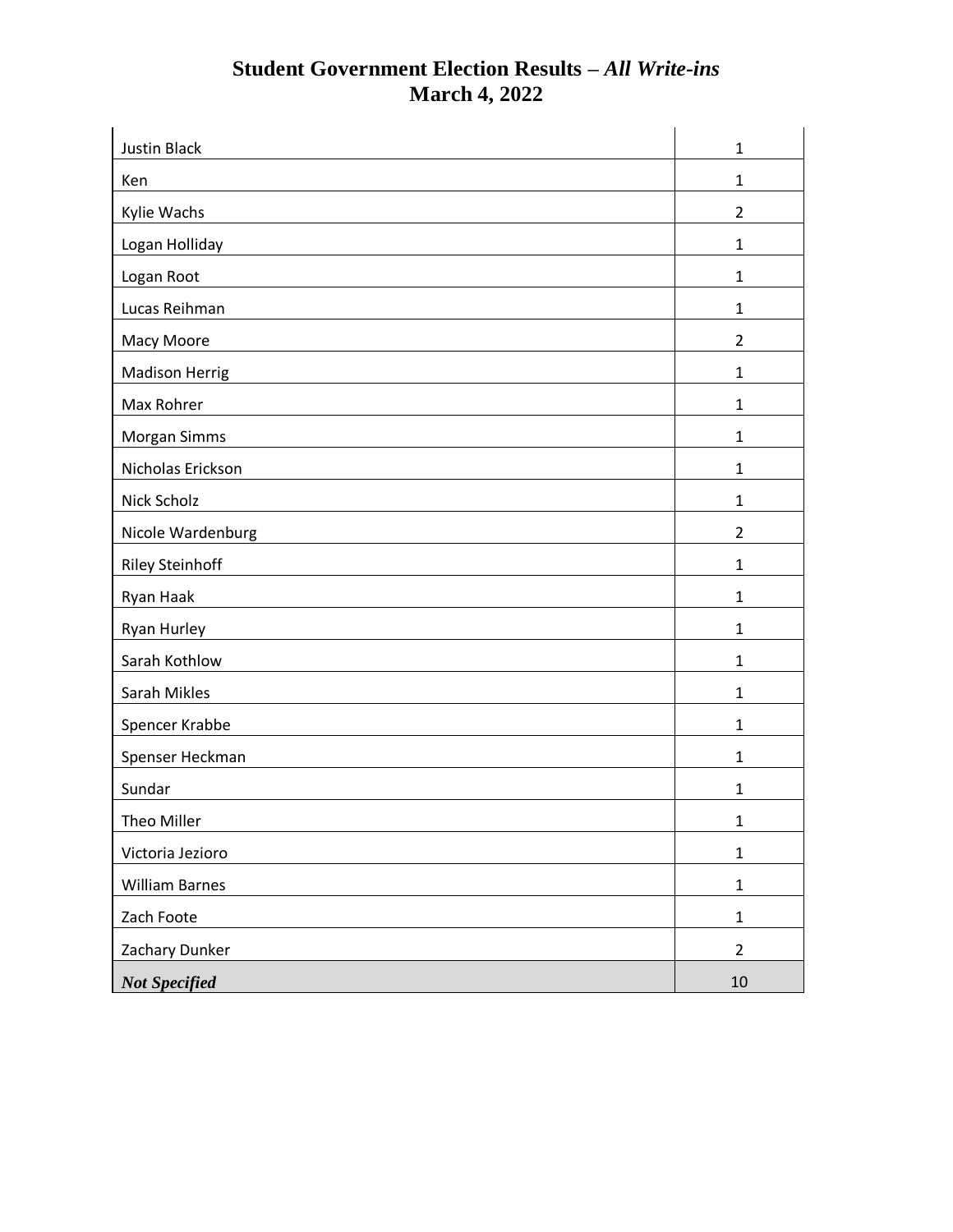| <b>Off Campus Residence Senators</b><br>$(11$ Seats) |              |            |
|------------------------------------------------------|--------------|------------|
| Q16                                                  | <b>Votes</b> | % of Votes |
| <b>Andrew Brueck</b>                                 | 480          | 5.81%      |
| <b>Stacia Drey</b>                                   | 471          | 5.70%      |
| <b>Katherine Engelken</b>                            | 557          | 6.75%      |
| <b>Briana Flores</b>                                 | 474          | 5.74%      |
| <b>Jacob Frencher</b>                                | 547          | 6.63%      |
| <b>Aeelyn Magallanes</b>                             | 464          | 5.62%      |
| <b>Brian Martinez-Flores</b>                         | 396          | 4.80%      |
| <b>Alexandra Momaney</b>                             | 478          | 5.79%      |
| <b>Andy Montalvo-Martinez</b>                        | 428          | 5.18%      |
| <b>Taylor Moore</b>                                  | 606          | 7.34%      |
| <b>Sundar Shivraj</b>                                | 495          | 6.00%      |
| <b>Molly Simmons</b>                                 | 650          | 7.87%      |
| <b>Ella Slade</b>                                    | 636          | 7.70%      |
| <b>Nicholas Tansey</b>                               | 435          | 5.27%      |
| <b>Lena Vo</b>                                       | 523          | 6.33%      |
| Alejandra Zamora                                     | 432          | 5.23%      |
| Other (See write-ins)                                | 184          | 2.23%      |
| <b>Total Votes:</b>                                  | 8256         | 100.00%    |

| <b>Off Campus Residence Senators Write-ins</b><br>Q16_Spec | <b>Votes</b> |
|------------------------------------------------------------|--------------|
| A park bench                                               |              |
| A sentient stalk of corn                                   |              |
| Adam Byrd                                                  |              |
| Adam Henderson                                             |              |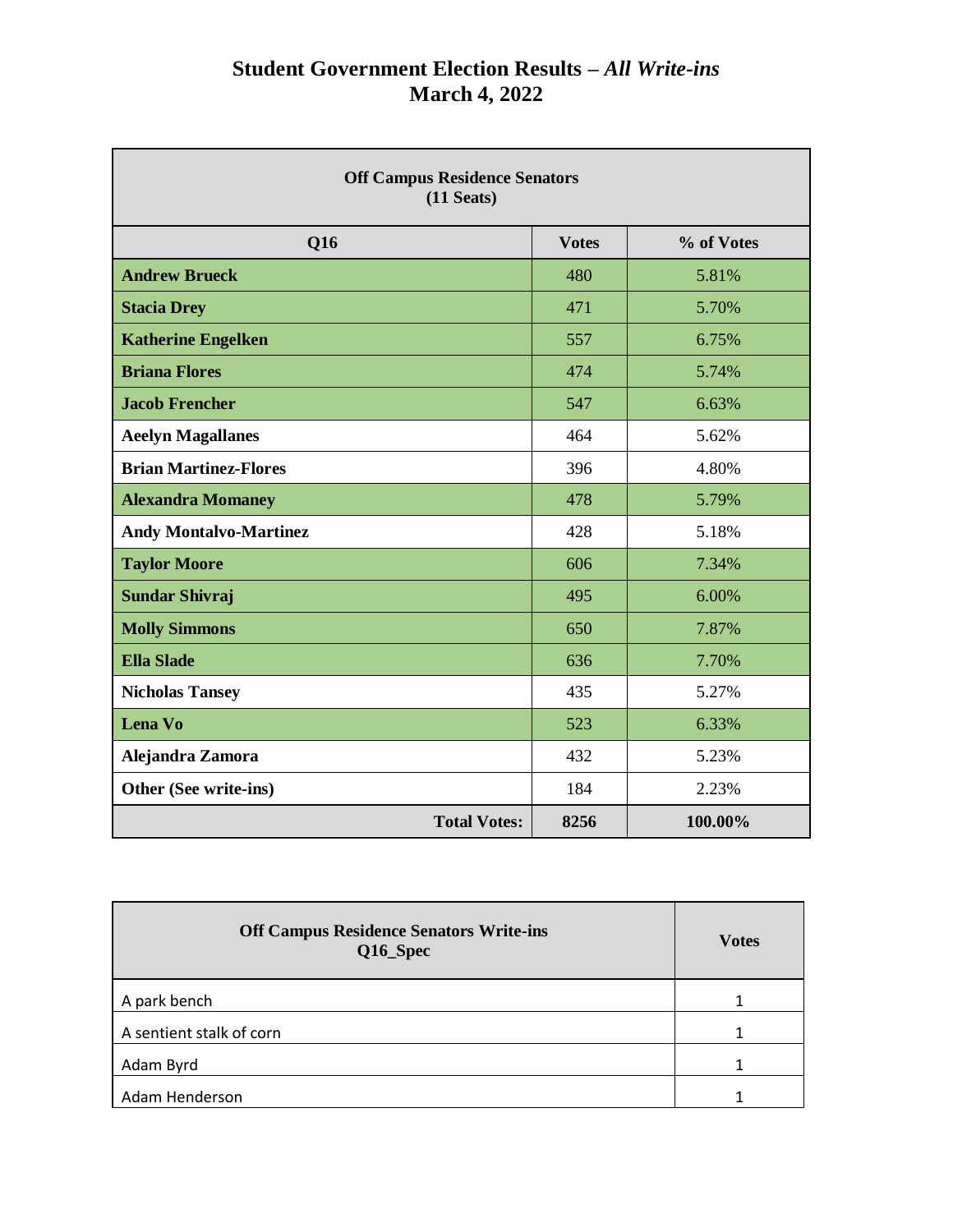| Adam Loch                | $\mathbf{1}$   |
|--------------------------|----------------|
| Adam Steffensmeier       | 3              |
| Advait M.                | 1              |
| Alex Coughlin            | $\mathbf{1}$   |
| Alex Manchester          | $\mathbf{1}$   |
| Allan S.                 | $\mathbf{1}$   |
| Arik Diaz                | 1              |
| <b>Austin Appleton</b>   | $\mathbf{1}$   |
| <b>Austin Buller</b>     | $\mathbf{1}$   |
| Barac Obama              | 1              |
| <b>Barry McCockener</b>  | $\mathbf{1}$   |
| Ben Lyons                | $\mathbf{1}$   |
| Ben Snyder               | $\mathbf{1}$   |
| Benjamin Thatcher        | $\mathbf{1}$   |
| <b>Bill Engval</b>       | $\mathbf{1}$   |
| <b>Blain Larson</b>      | $\mathbf{1}$   |
| Boris Johnson            | 1              |
| <b>Brandon Touissant</b> | 1              |
| Caleb Fehr               | $\mathbf{1}$   |
| Cameron Boyle            | $\mathbf{1}$   |
| Carlos Jose Garcia       | $\mathbf{1}$   |
| <b>Carly Bates</b>       | $\mathbf{1}$   |
| Carson Fisher            | $\mathbf{1}$   |
| Carter Boyle             | $\overline{2}$ |
| <b>Charlie Sass</b>      | $\mathbf 1$    |
| Chris Jones              | $\mathbf 1$    |
| <b>Chuck Norris</b>      | $\overline{2}$ |
| Clay Smith               | $\mathbf{1}$   |
| Collin Clough            | $\mathbf{1}$   |
| <b>Colton Poore</b>      | $\mathbf 1$    |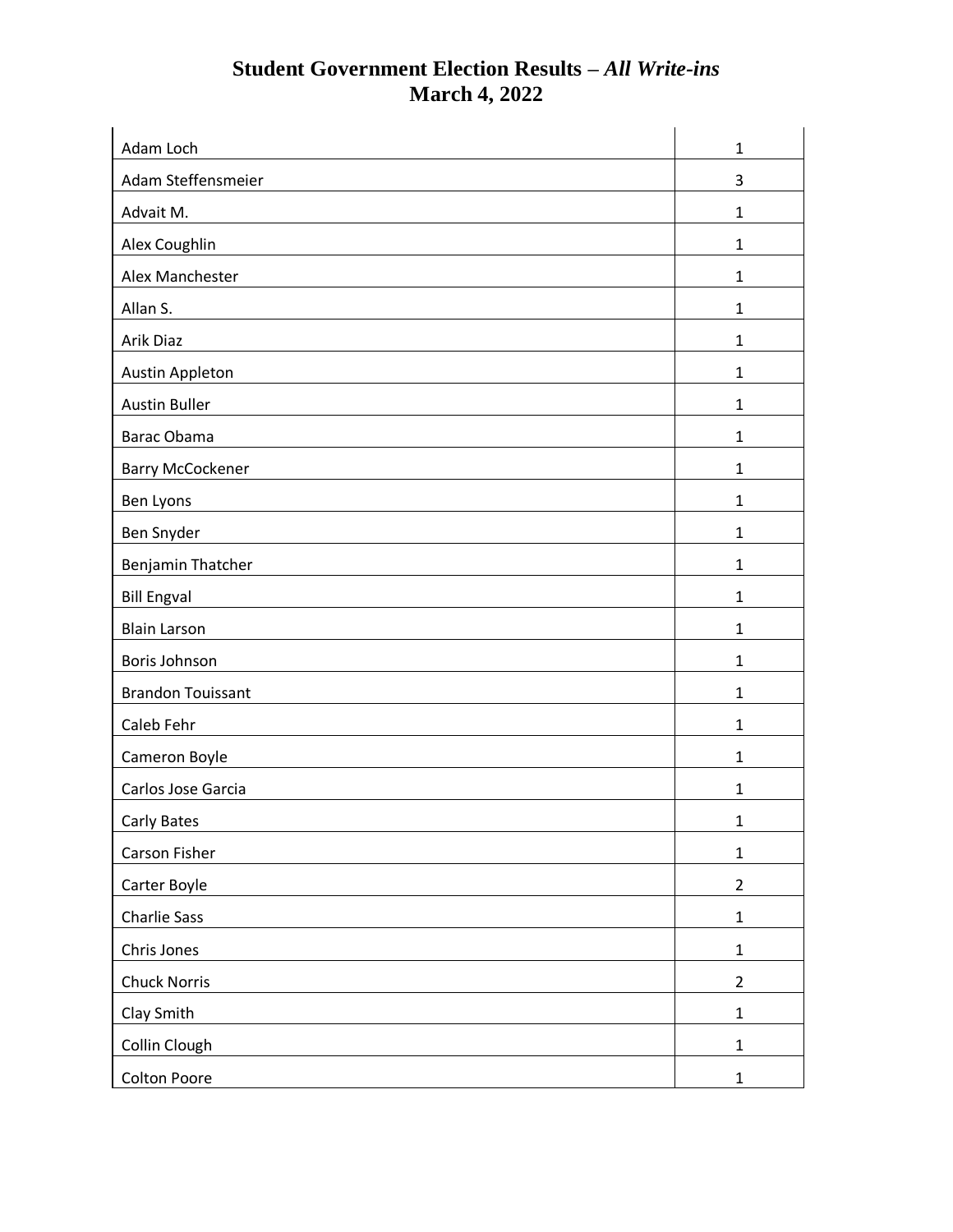| Connor Jensen         | $\mathbf{1}$   |
|-----------------------|----------------|
| Cotton Eyed Joe       | $\mathbf 1$    |
| <b>Curtis Clark</b>   | $\mathbf{1}$   |
| Cy                    | $\mathbf{1}$   |
| Daniel Battaglia      | 1              |
| Daniel Beary          | $\overline{2}$ |
| Daniel Pfeifer        | $\mathbf{1}$   |
| Danny Devito          | $\mathbf{1}$   |
| David Carr            | 1              |
| David Russell         | $\mathbf{1}$   |
| <b>Dnayiel Rose</b>   | $\mathbf{1}$   |
| Donkey                | 1              |
| <b>Easton Botkins</b> | $\mathbf{1}$   |
| <b>Emery Groen</b>    | $\mathbf{1}$   |
| <b>Emily Thompson</b> | $\mathbf{1}$   |
| Erik Selvig           | 1              |
| Eugene Krabs          | 1              |
| Frank Underwood       | $\mathbf{1}$   |
| Gabriel Warren        | 3              |
| <b>Grant DeWaay</b>   | $\mathbf{1}$   |
| <b>Grant Hoeger</b>   | 3              |
| Griff the Bulldog     | 1              |
| Hank Loonley          | $\mathbf 1$    |
| Harambe               | $\mathbf 1$    |
| Hunter Holdgrafer     | $\mathbf 1$    |
| Hunter Van Wyk        | $\mathbf 1$    |
| Ian Valentine         | $\mathbf 1$    |
| Jack Reacher          | $\mathbf{1}$   |
| Jack Riley            | $\overline{2}$ |
| Jackie Chan           | $\mathbf 1$    |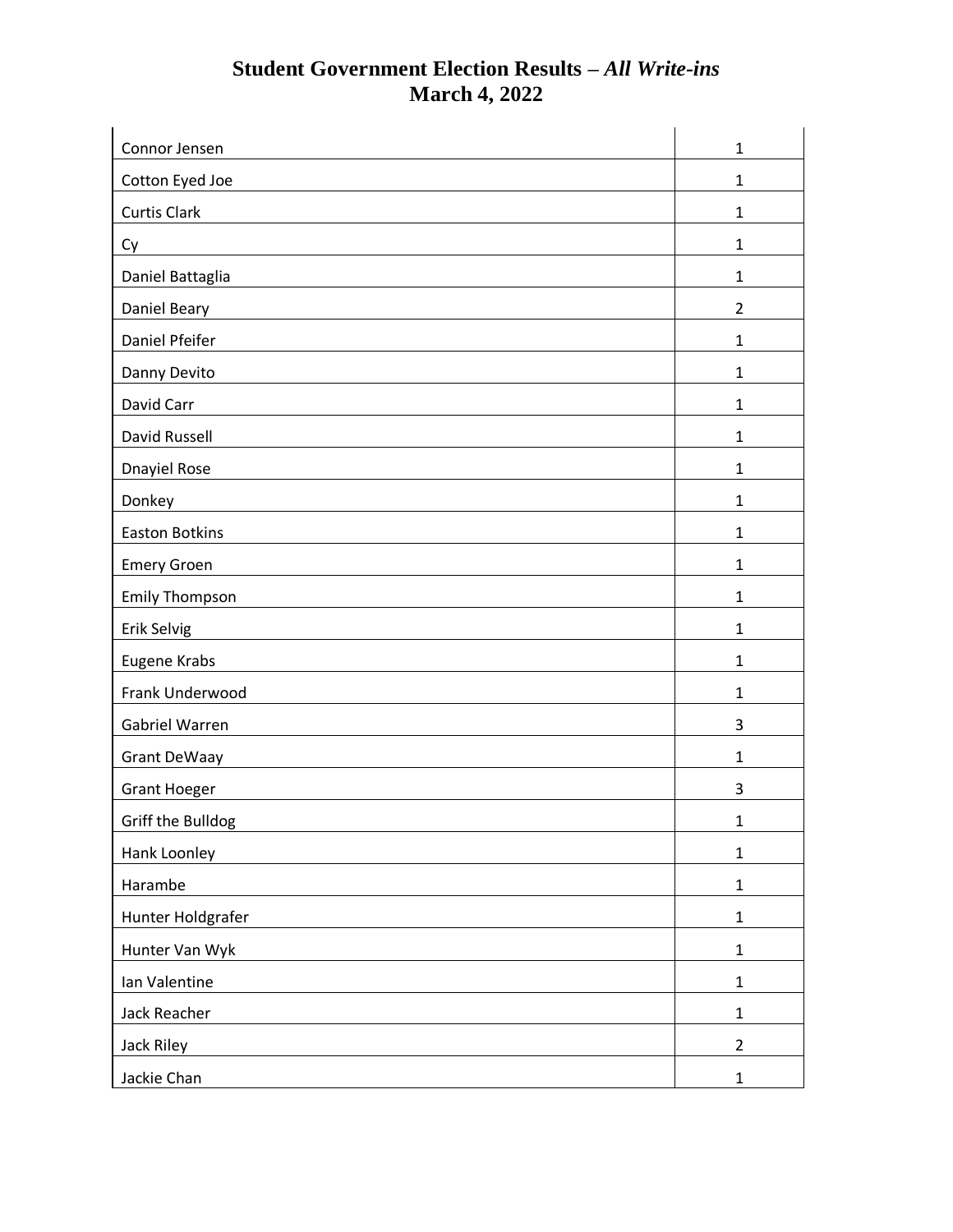| Jackson Selenke     | $\mathbf{1}$   |
|---------------------|----------------|
| Jacob Loehr         | $\mathbf{1}$   |
| Jacob Ludwig        | $\mathbf{1}$   |
| Jacob Reichert      | $\overline{2}$ |
| Jarod Freund        | 1              |
| Jay Stowwater       | $\mathbf{1}$   |
| Jay Waagmeester     | $\overline{2}$ |
| Jer McAninch        | $\overline{2}$ |
| Joe Orr             | 1              |
| Joe Ruhland         | $\mathbf{1}$   |
| Joe Teno            | $\mathbf{1}$   |
| John Doe            | 1              |
| John Imerman        | $\mathbf{1}$   |
| John Nosek          | $\mathbf{1}$   |
| Johnny Knoxville    | $\mathbf{1}$   |
| Joseph Langner      | 1              |
| Justin Cuddy        | 1              |
| Kameron Black       | $\mathbf{1}$   |
| Kanye West          | 3              |
| Katherine Grebner   | $\mathbf{1}$   |
| Kole McNeer         | $\mathbf{1}$   |
| Krista Schutter     | $\overline{2}$ |
| Kyle Poen           | 3              |
| Larry the Cable Guy | $\mathbf 1$    |
| Leah Mosher         | $\mathbf 1$    |
| Lee Bentz           | $\mathbf 1$    |
| Lincoln Gillotti    | $\mathbf 1$    |
| Logan Kroeze        | $\mathbf{1}$   |
| Lukas Aylesworth    | $\mathsf{3}$   |
| Mackenzie Patrick   | $\mathbf 1$    |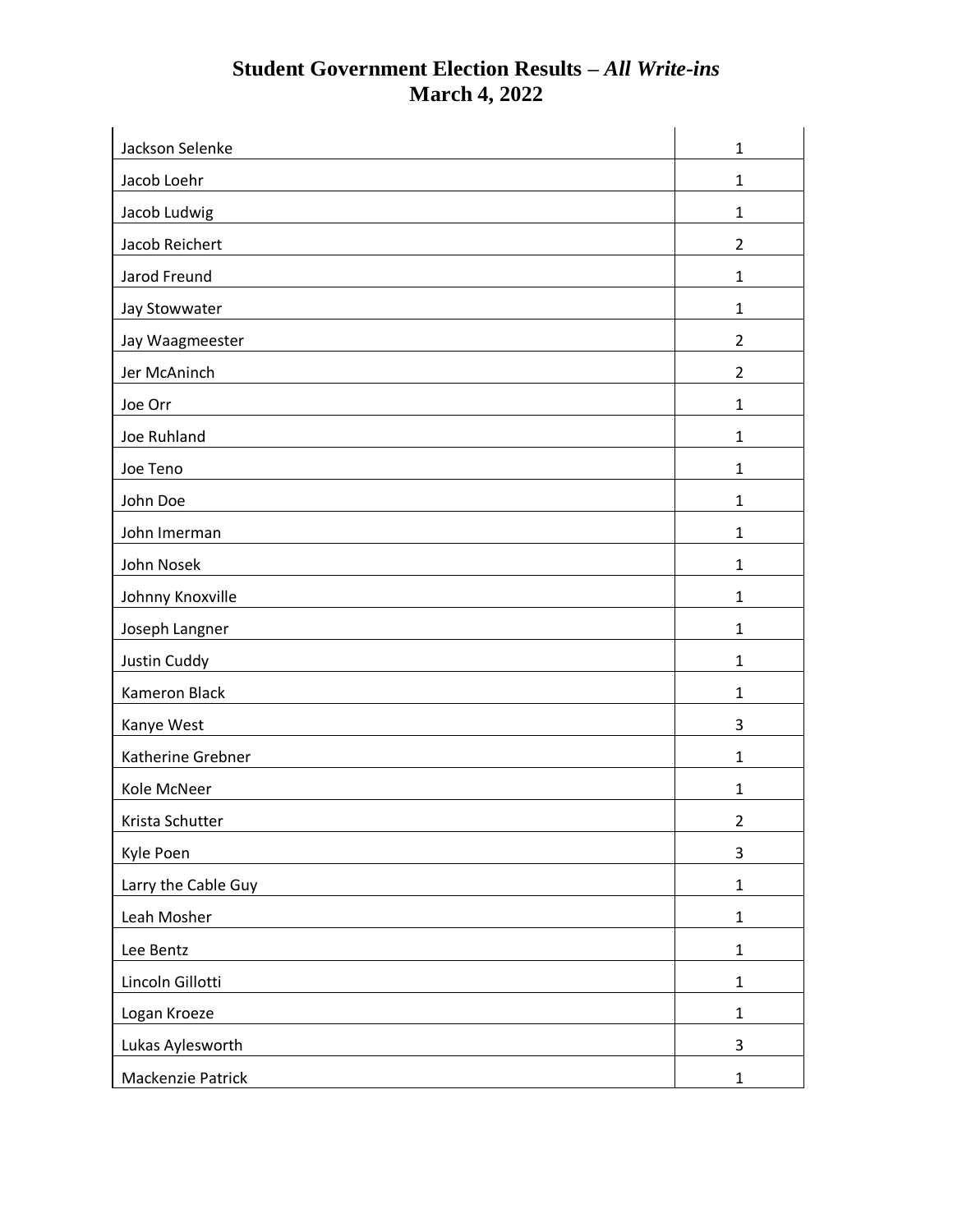| Mara Resop              | $\mathbf{1}$   |
|-------------------------|----------------|
| Me                      | $\mathbf{1}$   |
| Michael Horman          | 1              |
| Mikayla Henry           | $\mathbf{1}$   |
| Mike Hunt               | $\mathbf{1}$   |
| Mitchell Jacobsma       | $\mathbf{1}$   |
| Myself                  | $\mathbf{1}$   |
| Nate Cornwall           | $\mathbf{1}$   |
| Nate Stieber            | $\mathbf{1}$   |
| Nolan                   | 1              |
| Nolan Smith             | 3              |
| Olivia Ruffner          | $\mathbf{1}$   |
| <b>Pranav Anilal</b>    | $\mathbf{1}$   |
| Rachel Blum             | $\mathbf{1}$   |
| Rachel Lucas            | $\mathbf{1}$   |
| Ryan Hurley             | 3              |
| Sam Feldhacker          | 1              |
| Sam Martin              | 1              |
| Sam Schaphorst          | $\mathbf{1}$   |
| <b>Scott Palmer</b>     | $\overline{2}$ |
| Shorsey                 | $\mathbf{1}$   |
| Shrek                   | $\mathbf{1}$   |
| Sienna Spaeth           | $\mathbf{1}$   |
| Spencer Heckman         | $\mathbf{1}$   |
| Steve Erkl              | $\mathbf 1$    |
| <b>Steven Price</b>     | $\mathbf 1$    |
| <b>Taylor Turner</b>    | $\mathbf 1$    |
| <b>Terry Hansen</b>     | $\mathbf 1$    |
| The Campanile           | $\mathbf{1}$   |
| The Ukrainian President | $\mathbf{1}$   |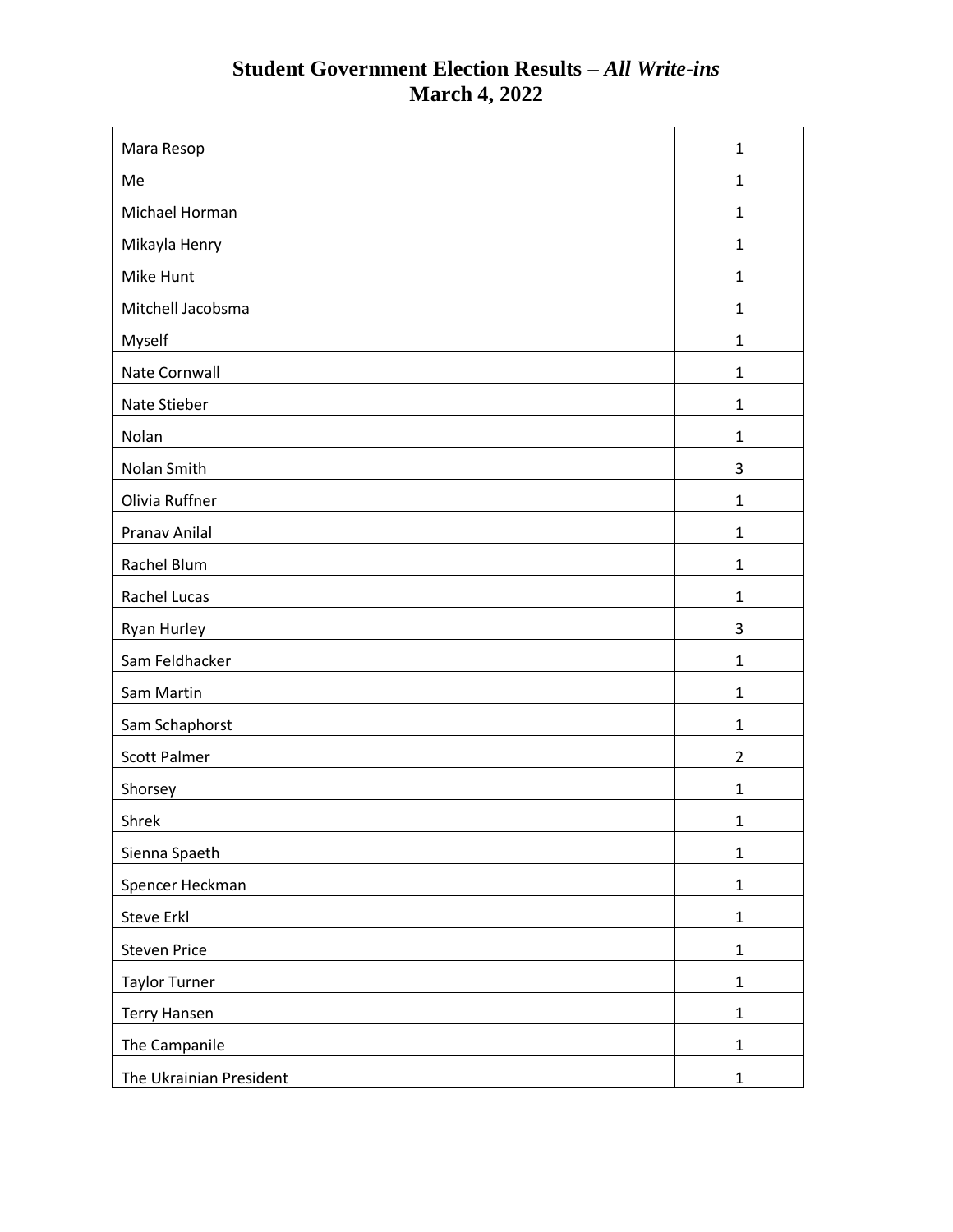| Thomas Alrightson        | $\mathbf{1}$   |
|--------------------------|----------------|
| <b>Tobias Alrightson</b> | $\mathbf{1}$   |
| Tom Nordmeyer            | $\mathbf 1$    |
| Tommy Thompson           | $\mathbf{1}$   |
| Trevor Eggena            | $\overline{2}$ |
| <b>Tyler Haynes</b>      | $\mathbf{1}$   |
| <b>Tyler Lindsay</b>     | $\mathbf{1}$   |
| Us                       | $\mathbf{1}$   |
| We                       | $\mathbf{1}$   |
| William Erpelding        | $\mathbf{1}$   |
| William Tammaro          | $\mathbf{1}$   |
| Wyatt Klyn               | $\mathbf 1$    |
| Xavier Hutchinson        | $\mathbf{1}$   |
| You                      | $\mathbf{1}$   |
| Your Mom                 | $\mathbf{1}$   |
| Zac Badtram              | $\mathbf{1}$   |
| Zack Umble               | $\mathbf{1}$   |
| <b>Not Specified</b>     | 17             |

| <b>University Student Apartment Community Senator</b><br>$(1$ Seat) |              |            |  |
|---------------------------------------------------------------------|--------------|------------|--|
| Q17                                                                 | <b>Votes</b> | % of Votes |  |
| <b>Mansi Mhaskar</b>                                                | 67           | 88.16%     |  |
| Other (See write-ins)                                               | 9            | 11.84%     |  |
| <b>Total Votes:</b>                                                 | 76           | 100.00%    |  |